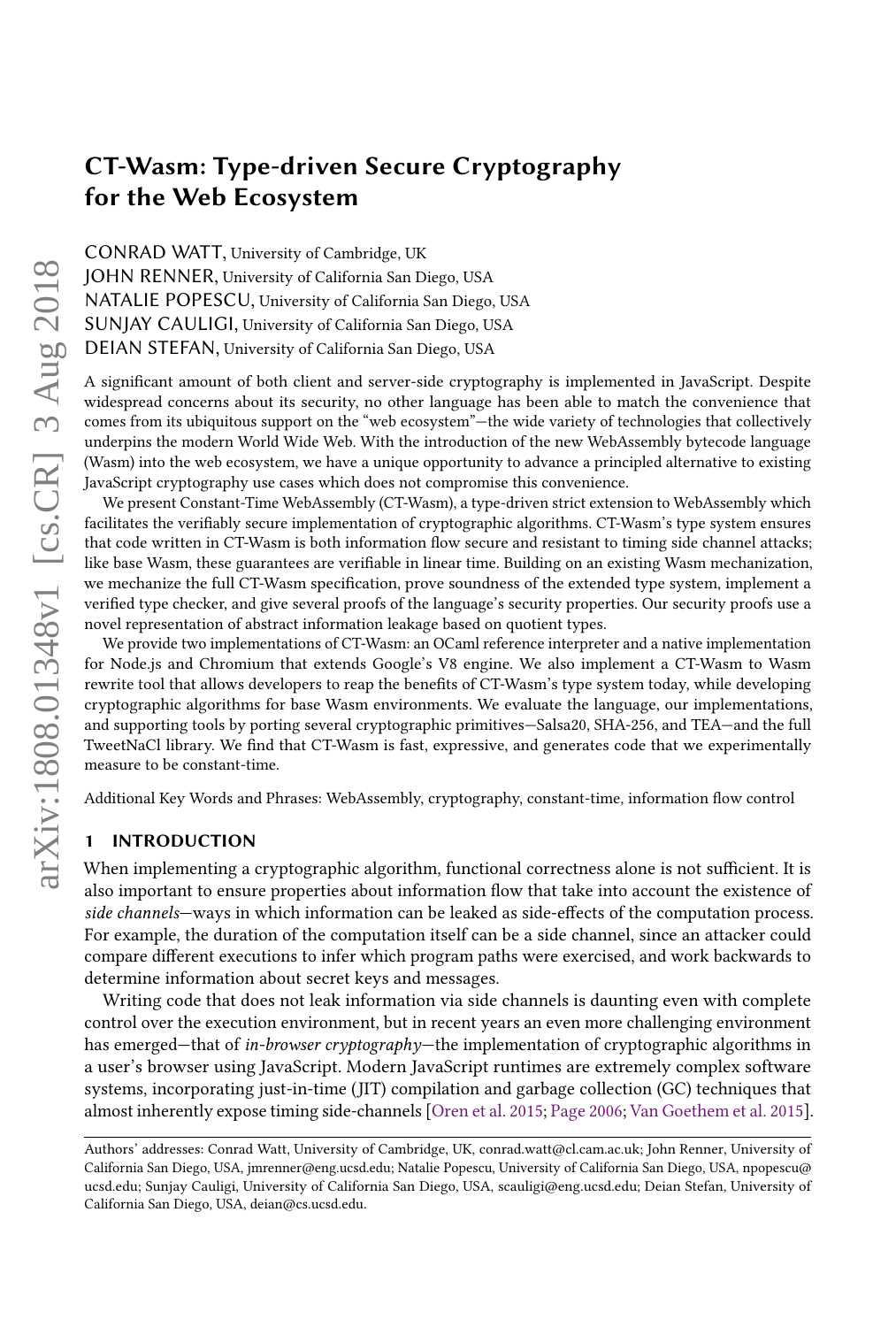Even worse, much of the JavaScript cryptography as used in the wild is implemented by "unskilled cryptographers" [\[Sleevi](#page-28-1) [2013\]](#page-28-1) who do not account for even the most basic timing side channels. It is dangerous enough that unsecure, in-browser cryptography has become common on the web, but the terrifying popularity of JavaScript as a development language across all platforms [\[Cuomo](#page-26-0) [2013\]](#page-26-0) has driven adoption of JavaScript cryptography on the server-side as well (e.g., multiple libraries served by the NPM package manager alone have multiple-millions of weekly downloads [\[Chestnykh](#page-26-1) [2016;](#page-26-1) [Cousens](#page-26-2) [2014;](#page-26-2) [Indutny](#page-27-2) [2014;](#page-27-2) [Tarr](#page-28-2) [2013\]](#page-28-2)), exposing themselves to many of the same issues.

To fundamentally address the state of crypto in the web ecosystem, a solution must simultaneously compete with the apparent convenience of JavaScript crypto for developers while having better security characteristics. Modifying JavaScript engines to protect JavaScript code from leakage via timing channels is prohibitive. Luckily, this is not necessary: all major browsers recently added support for WebAssembly (Wasm) [\[WebAssembly Community Group](#page-28-3) [2018c\]](#page-28-3).

Wasm is a low-level bytecode language. This alone provides a firmer foundation for cryptography than JavaScript: Wasm's close-to-the-metal instructions give us more confidence in its timing characteristics than JavaScript's unpredictable optimisations. WebAssembly also distinguishes itself through its strong, static type system, and principled design. Specifically, Wasm has a formal small-step semantics [\[Haas et al.](#page-26-3) [2017\]](#page-26-3); well-typed Wasm programs enjoy standard progress and preservation properties [\[Wright and Felleisen](#page-28-4) [1994\]](#page-28-4), which have even been mechanically verified [\[Watt](#page-28-5) [2018\]](#page-28-5). These formal foundations are a first step towards developing in-browser crypto with guarantees of security.

In this paper, we go further, extending Wasm to become a verifiably secure cryptographic language. We augment Wasm's type system and semantics with cryptographically meaningful types to produce Constant-Time WebAssembly (CT-Wasm). At the type level, CT-Wasm allows developers to distinguish secret data (e.g., keys and messages) from public data. This, in turn, allows us to impose a constant-time programming discipline [\[Barthe et al.](#page-25-0) [2014\]](#page-25-0) on code that handles secret data and ensure that well-typed code cannot leak such data, even via timing side channels.

CT-Wasm brings together the convenience of in-browser JavaScript crypto with the security of a low-level, formally specified language. CT-Wasm allows application developers to incorporate third-party cryptographic libraries of their choosing, much as they do today with JavaScript. But, unlike JavaScript, CT-Wasm ensures that these libraries cannot leak secrets by construction—a property we guarantee via a fully mechanized proof.

CT-Wasm's security type system draws from previous assembly language type systems that enforce constant-time [\[Barthe et al.](#page-25-0) [2014\]](#page-25-0). Our type system, however, is explicitly designed for the in-browser crypto use case and is thus distinguished in two key ways. First, like Wasm, we ensure that type checking is blisteringly fast and can be executed as a single linear bytecode pass. Second, our type system makes trust relationships explicit: CT-Wasm only allows code explicitly marked as "trusted" to declassify data, bypassing the security restrictions otherwise imposed by our type system (on computations that handle secret data). In sum, this paper makes several contributions:

- CT-Wasm: a new low-level bytecode language that extends Wasm with cryptographically meaningful types to enable secure, in-browser crypto.
- A fully mechanized formal model of the type system and operational semantics of CT-Wasm, together with a full proof of soundness, a verified type checker, and proofs of several security properties, not least the constant-time property (see Section [2.1\)](#page-2-0).
- Two implementations of CT-Wasm: we extend the W3C specification reference implementation and the real-world implementation of Wasm in V8.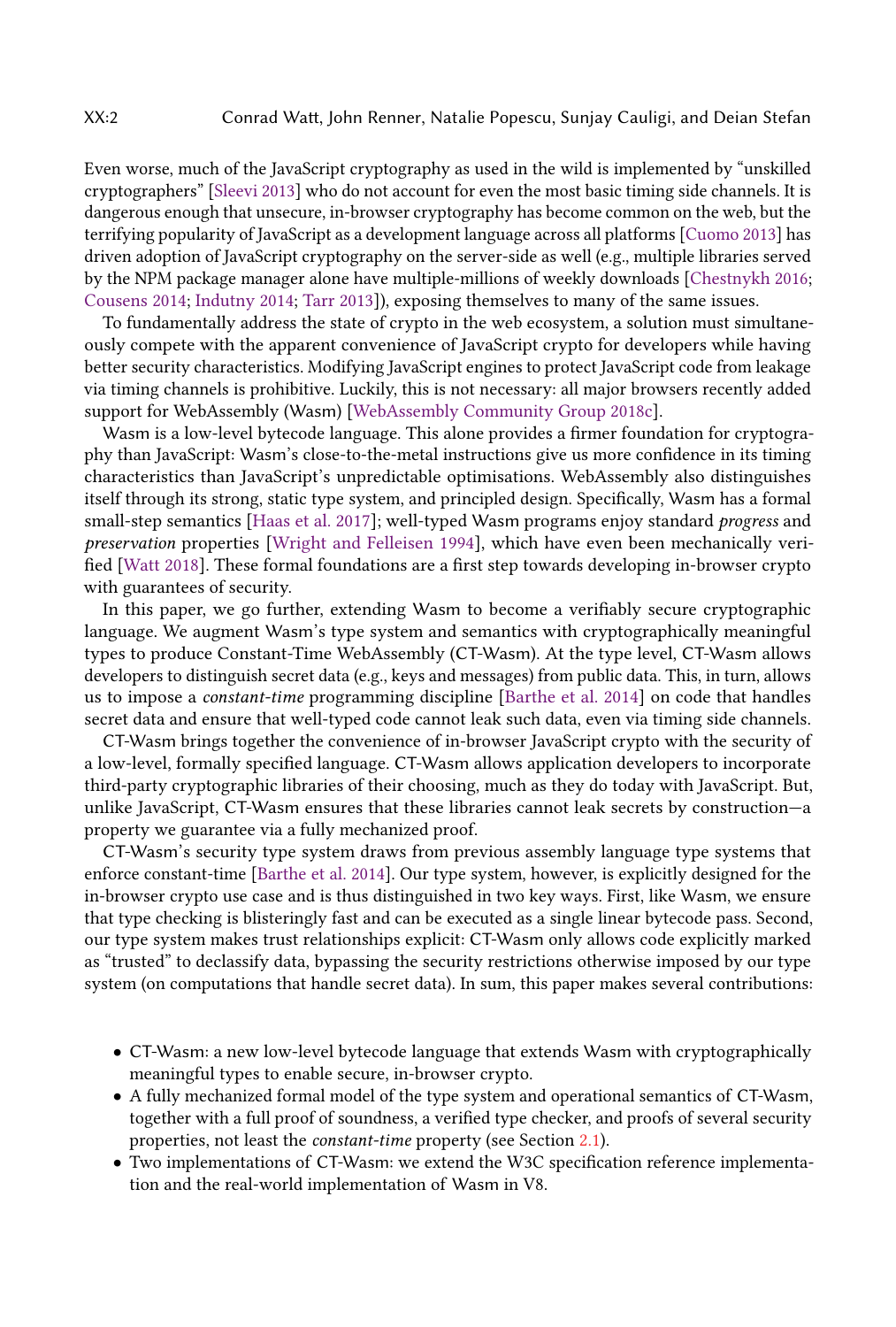- Implementations, in CT-Wasm, of many important cryptographic algorithms, including the TweetNaCl crypto library [\[Bernstein et al.](#page-26-4) [2014\]](#page-26-4). We experimentally evaluate our implementation work with respect to correctness, performance, and constant-timedness.
- Support tools that allow developers to leverage the CT-Wasm verifier to implement secure crypto code that will run on existing base Wasm implementations, in the style of the Type-Script compiler [\[Microsoft](#page-27-3) [2018b\]](#page-27-3), and additionally to semi-automatically infer CT-Wasm annotations for base Wasm implementations.

The rest of the paper is organized as follows. We first review WebAssembly and the constant-time programming paradigm (Section [2\)](#page-2-1) and give a brief overview of Constant-Time WebAssembly (Section [3\)](#page-5-0). In Section [4](#page-6-0) we describe the CT-Wasm language and its semantics. Our mechanized model and formal security guarantees are detailed in Sections [5](#page-10-0) and [5.2.](#page-11-0) We describe our implementations, supporting tools, and evaluation in Sections [6.](#page-17-0) We review related work in Section [7.](#page-23-0) Finally we discuss future work in Section [8](#page-24-0) and conclude.

### <span id="page-2-1"></span>2 BACKGROUND

In this section we first give a brief overview of the constant-time programming paradigm and the WebAssembly bytecode language. We then give an overview of Constant-Time WebAssembly, our extension to Wasm that allows developers to verifiably impose secure information flow and constant-time disciplines on cryptographic code.

### <span id="page-2-0"></span>2.1 Constant-time Programming Paradigm

Naive implementations of cryptographic algorithms often leak information—the very information they are designed to protect—via timing side channels. Kocher [\[Kocher](#page-27-4) [1996\]](#page-27-4), for example, shows how a textbook implementation of RSA can be abused by an attacker to leak secret key bits. Similar key-recovery attacks on real implementations (e.g., RSA [\[Brumley and Boneh](#page-26-5) [2005\]](#page-26-5) and AES [\[Bernstein](#page-25-1) [2005a;](#page-25-1) [Osvik et al.](#page-27-5) [2006\]](#page-27-5)) were later demonstrated. As expected, crypto-engineering best practices have shifted to mitigate against these vulnerabilities, with many crypto libraries today implementing algorithms to be resistant to timing attacks. Many modern cryptographic algorithms are even designed with such concerns from the start [\[Bernstein](#page-25-2) [2005b,](#page-25-2) [2006,](#page-26-6) [2008\]](#page-26-7).

The prevailing approach for protecting crypto implementations against timing attacks is to ensure that the code runs in "constant time". Broadly, an implementation is said to be constant-time if its execution time is not dependant on sensitive data, referred to colloquially as secret values (e.g., secret keys or messages). Constant-time implementations ensure that an attacker that can observe the execution behavior of the algorithm cannot deduce any sensitive information. Though the precise capabilities of attackers can vary wildly—e.g., an attacker co-located with a victim has more capabilities than a remote attacker (e.g., they can trivially change and observe the state of hardware caches)—most secure crypto implementations follow a conservative constant-time programming paradigm that altogether avoids variable-time operations, control flow, and memory access patterns that depend on secrets [\[Cryptography Coding Standard](#page-26-8) [2016;](#page-26-8) [Pornin](#page-27-6) [2017\]](#page-27-6).

Verifying the constant-time property (or detecting lack thereof) for a given implementation is considered one of the most important verification problems in cryptography [\[Almeida et al.](#page-25-3) [2017,](#page-25-3) [2016a,](#page-25-4)[b;](#page-25-5) [Blazy et al.](#page-26-9) [2017;](#page-26-9) [Bond et al.](#page-26-10) [2017;](#page-26-10) [Cauligi et al.](#page-26-11) [2017;](#page-26-11) [Erbsen et al.](#page-26-12) [2019;](#page-26-12) [Zinzindohoué](#page-28-6) [et al.](#page-28-6) [2017\]](#page-28-6). To facilitate formal reasoning, these works typically represent this constant-time property using a leakage model [\[Boreale](#page-26-13) [2009\]](#page-26-13) over a small-step semantics for a given language. A leakage model is a map from program state/action to an *observation*, an abstract representation of an attacker's knowledge. For each construct of the language, the leakage model encodes what information is revealed (to an attacker) by its execution. For example, the leakage model for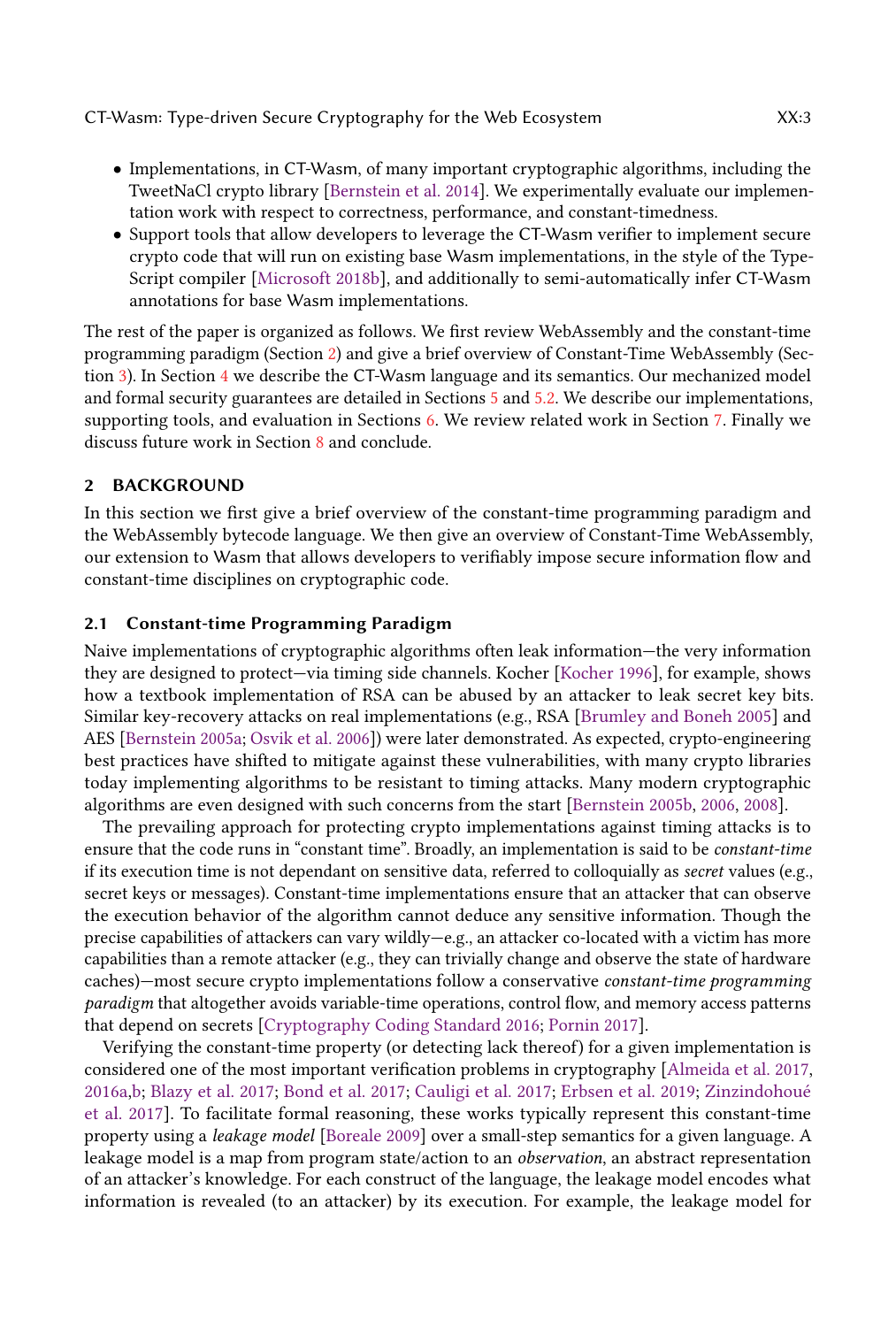branching operations such as if or while leaks all values associated with the branch condition, to represent that an attacker may use timing knowledge to reason about which branch was taken [\[Almeida et al.](#page-25-5) [2016b\]](#page-25-5). Proving that a given program enjoys the constant-time property can then be abstracted as a proof that the leakage accumulated over the course of the program's execution is invariant with respect to the values of secret inputs.

In general, the leakage model of a language, library, or framework must encompass the behavior of hardware and compiler optimizations across all different platforms. For example, for C, operators such as division and modulus, on some architectures, are compiled to instruction sequences that have value-dependant timing while short-circuit operators like || and && are compiled to branching code; a conservative leakage model must accordingly encode these operators as leaking the values of their operands [\[Almeida et al.](#page-25-5) [2016b\]](#page-25-5). While there is unavoidably a disconnect between the abstraction of a leakage model and the actions of real-world compilers and architectures, implementations that have such formal models have proved useful in practice (e.g., HACL\* [\[Zinzindohoué et al.](#page-28-6) [2017\]](#page-28-6) was adopted by Firefox [\[Beurdouche](#page-26-14) [2017\]](#page-26-14), while Fiat was adopted by Chrome [\[Erbsen et al.](#page-26-12) [2019\]](#page-26-12)).

Unfortunately, much of this work does not translate well to the web platform. Defining a leakage model for JavaScript is extremely difficult. JavaScript has many complex language features that contribute to this difficulty—from prototypes, proxies, to setters and getters [\[ECMA International](#page-26-15) [2018\]](#page-26-15). Even if we restrict ourselves to well-behaving subsets of JavaScript (e.g., asm.js [\[Herman](#page-26-16) [et al.](#page-26-16) [2014\]](#page-26-16) or defensive JavaScript [\[Bhargavan et al.](#page-26-17) [2014\]](#page-26-17)), the leakage model must capture the behavior of JavaScript runtimes—and their multiple just-in-time compilers and garbage collectors.

Despite these theoretical shortcomings, JavaScript crypto libraries remain overwhelmingly popular [\[Chestnykh](#page-26-1) [2016;](#page-26-1) [Cousens](#page-26-2) [2014;](#page-26-2) [Indutny](#page-27-2) [2014;](#page-27-2) [Kobeissi et al.](#page-27-7) [2017;](#page-27-7) [Open Whisper Systems](#page-27-8) [2016;](#page-27-8) [Tarr](#page-28-2) [2013\]](#page-28-2), even in the presence of native libraries which were intended to curb their use in the web ecosystem [\[Halpin](#page-26-18) [2014\]](#page-26-18). Unfortunately, these competing solutions proved inadequate. Native crypto libraries differ wildly across platforms. For example the Web Crypto [\[Halpin](#page-26-18) [2014\]](#page-26-18) and the Node.js crypto [\[Node.js Foundation](#page-27-9) [2018\]](#page-27-9) APIs (available to browser and server-side JavaScript respectively) barely overlap, undercutting a major motivation for using JavaScript in the first place its cross-platform nature. They are also unnecessarily complex (e.g., the Web Crypto API, like OpenSSL, is "the space shuttle of crypto libraries" [\[Green](#page-26-19) [2012\]](#page-26-19)) when compared to state-of-the-art libraries like NaCl [\[Bernstein et al.](#page-26-20) [2016\]](#page-26-20). And, worse of all, native libraries do not implement new, modern cryptographic algorithms (e.g., neither Web Crypto nor Node.js implement the Poly1305 Message Authentication Code [\[Bernstein](#page-25-2) [2005b\]](#page-25-2), a default in modern crypto libraries [\[Bernstein](#page-26-20) [et al.](#page-26-20) [2016\]](#page-26-20)). As we argue in this paper, WebAssembly can address these shortcomings, in addition to those of JavaScript. Because of its low-level nature, we can sensibly relate existing work on assembly language leakage models to Wasm and provide a formal, principled approach to reasoning about constant-time crypto code written in Wasm. This gives us an excellent foundation on which to build our cryptographic type system for CT-Wasm. Moreover, we will show that Poly1305, among many other cryptographic functions, can be securely implemented in CT-Wasm. We next give an overview of Wasm and describe our extensions to the language.

### 2.2 WebAssembly

WebAssembly is a low-level bytecode language newly implemented by all major browsers. The stack-machine language is designed to allow developers to efficiently and safely execute native code in the browser, without having to resort to browser-specific solutions (e.g., Native Client [\[Yee](#page-28-7) [et al.](#page-28-7) [2009\]](#page-28-7)) or subsets of JavaScript (e.g., asm.js [\[Herman et al.](#page-26-16) [2014\]](#page-26-16)). Hence, while Wasm shares some similarities with low-level, assembly languages, many Wasm design choices diverge from tradition. We review three key design features relevant to writing secure crypto code: Wasm's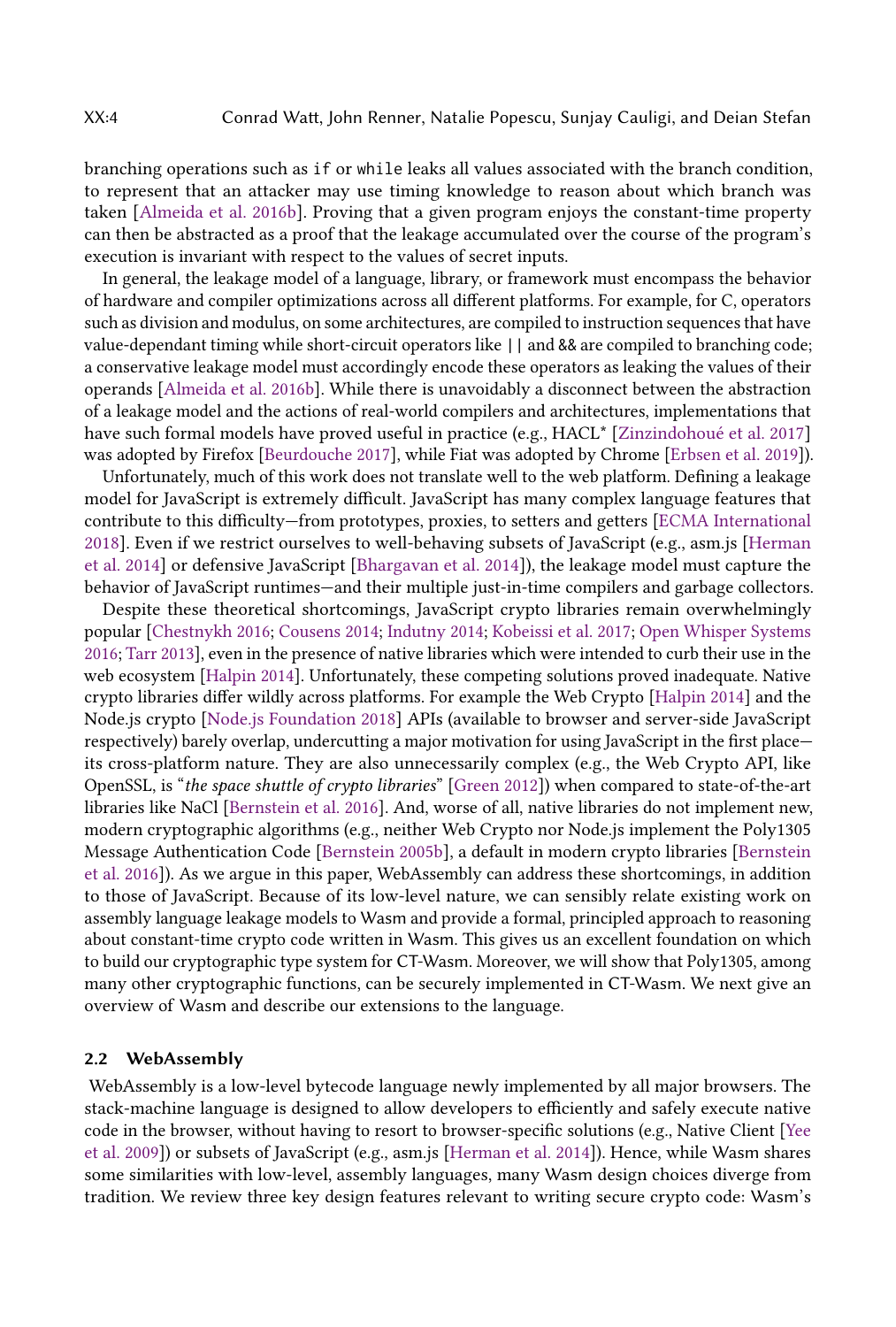<span id="page-4-0"></span>(func \$nacl\_secretbox\_open ... (call \$crypto\_onetimeauth\_verify) (i32.declassify) (i32.const 0) (if (i32.eq) (then ... (call \$crypto\_stream\_xor) (return (i32.const 0)))) (return (i32.const -1)))

Fig. 1. Verified decryption in TweetNaCl relies on declassification to terminate early (if verification fails).

module system, type system, and structure programming paradigm. We refer the reader to [\[Haas](#page-26-3) [et al.](#page-26-3) [2017\]](#page-26-3) for an excellent, in-depth overview of Wasm.

Module system. WebAssembly code is organized into modules. Each module contains a set of definitions: functions, global variables, a linear memory, and a table of functions. Modules are instantiated by the embedding environment—namely JavaScript—which can execute Wasm code by invoking functions exported by the module, manipulate the module's memory, etc. At the same time, the embedding environment must also provide definitions (e.g., from other Wasm modules) for functions the module declared as imports. Similar to Safe Haskell [\[Terei et al.](#page-28-8) [2012\]](#page-28-8), we extend Wasm's module system to further allow developers to specify if a particular import is trusted or untrusted. In combination with our other type system extensions, this allows developers to safely delineate the boundary between their own code and third-party, untrusted code.

Strong type system. WebAssembly has a strong, static type system and an unambiguous formal small-step semantics [\[Haas et al.](#page-26-3) [2017\]](#page-26-3). Together, these ensure that well-typed WebAssembly programs are "safe", i.e., they satisfy progress and preservation [\[Watt](#page-28-5) [2018;](#page-28-5) [Wright and Felleisen](#page-28-4) [1994\]](#page-28-4). This is especially important when executing Wasm code in the browser—bytecode can be downloaded from arbitrary, potentially untrustworthy parties. Hence, before instantiating a module, Wasm engines validate (type check) the module to ensure safety. We extend the type system to enable developers to explicitly annotate secret data and extend the type checker to ensure that secrets are not leaked (directly or indirectly).

Structured programming paradigm. WebAssembly further differs from traditional assembly languages in providing structured control flow constructs instead of simple (direct/indirect) jump instructions. Specifically, Wasm provides high-level control flow constructs for branching (e.g., if-else blocks) and looping (e.g., loop construct with the  $\mathbf{b}r$  if conditional branch). Structured control flow approach has many benefits. For example, it ensures that Wasm code can be validated and compiled in a single pass [\[Haas et al.](#page-26-3) [2017\]](#page-26-3). This provides a strong foundation for our extension: we can enforce a constant-time leakage model via type checking, in a single pass, instead of a more complex static analysis [\[Barthe et al.](#page-25-0) [2014\]](#page-25-0).

These design features position WebAssembly as an especially good language to extend with a light-weight information flow type system that can automatically impose the constant-time discipline on crypto code [\[Barthe et al.](#page-25-0) [2014;](#page-25-0) [Sabelfeld and Myers](#page-28-9) [2006\]](#page-28-9). In the next section, we give an overview of our extension: CT-Wasm.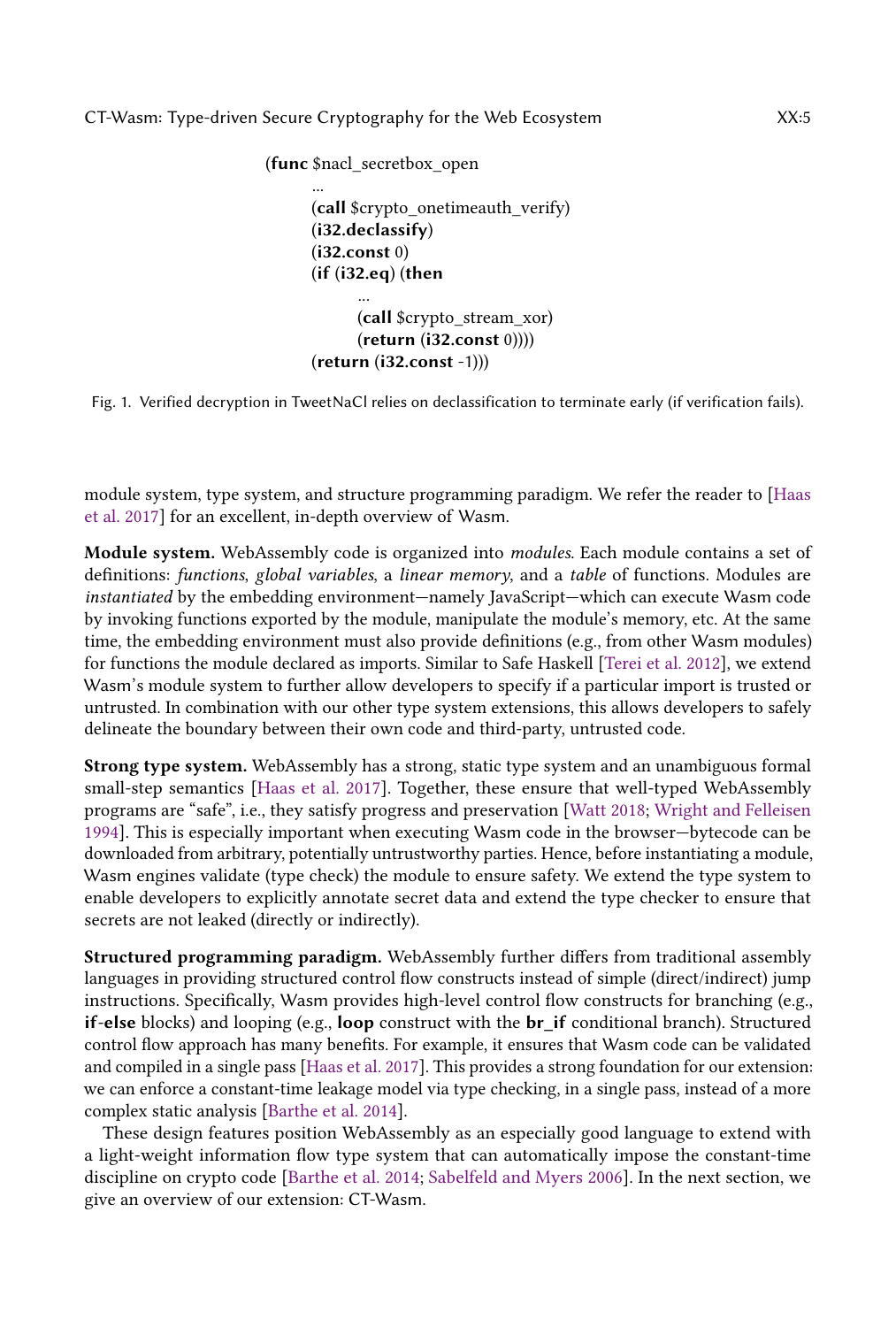### <span id="page-5-0"></span>3 CONSTANT-TIME WEBASSEMBLY, AN OVERVIEW

We extend Wasm to enable developers to implement cryptographic algorithms that are verifiably constant-time. Our extension, Constant-Time WebAssembly, is rooted in three design principles. First, CT-Wasm should allow developers to explicitly specify the sensitivity of data and automatically ensure that code handling secret data cannot leak the data. To this end, we extend the Wasm language with new secret values (e.g., secret 32-bit integers typed s32) and secret memories. We also extend Wasm's type system to ensure that secret data cannot be leaked directly (e.g., by writing secret values to public memory) or indirectly (e.g., via control flow and memory access patterns) by imposing secure information flow and constant-time disciplines on code that handles secrets (see Section [4\)](#page-6-0). We are careful to design CT-Wasm as a strict syntactic and semantic superset of Wasm—all existing Wasm code is valid CT-Wasm—although no security benefits are guaranteed without additional secrecy annotations.

Second, since Wasm and most crypto algorithms are designed with performance in mind, CT-Wasm must not incur significant overhead, either from validation or execution. This goes doubly for the web use case. Overall page load time is considered one of—if not the—key website performance metric [\[Ndegwa](#page-27-10) [2016;](#page-27-10) [Strohmeier and Dolanjski](#page-28-10) [2017\]](#page-28-10), so requiring the web client to conduct expensive analyses of loaded code before execution would be infeasible. Our type-driven approach addresses this design goal—it imposes almost no runtime overhead—and eliminates unsafe code ahead of time. CT-Wasm only inserts dynamic checks for indirect function calls via call\_indirect; much like Wasm itself, this ensures that types are preserved even for code that relies on dynamic dispatch. In contrast to previous type checking algorithms for constant-time low-level code [\[Almeida](#page-25-5) [et al.](#page-25-5) [2016b;](#page-25-5) [Barthe et al.](#page-25-0) [2014\]](#page-25-0), CT-Wasm leverages Wasm's structured control flow and stronglytyped design to implement an efficient type checking algorithm—in a single-pass, we can verify if a piece of crypto code is information flow secure and constant-time (see Section [5.2\)](#page-11-0). We implement this type checker in the V8 engine and as a standalone verified tool. Our standalone type checker can be used by crypto engineers during development to ensure their code is constant-time, even when "compiled" to legacy Wasm engines without our security annotations (see Section [6.3.1\)](#page-18-0).

Third, CT-Wasm should be flexible enough to implement real-world crypto algorithms. To enforce constant-time programming, our type system is more restrictive than more traditional information flow control type systems (e.g., JIF's [\[Myers](#page-27-11) [1999;](#page-27-11) [Myers et al.](#page-27-12) [2001\]](#page-27-12) or FlowCaml's [\[Pottier and](#page-27-13) [Simonet](#page-27-13) [2003\]](#page-27-13)). For example, we do not allow allow branching (e.g., via  $\mathbf{br}\_$ f or  $\mathbf{loop}$ ) on secret data or secret-depended memory instructions (loads and stores). These restrictions, however, are no more onerous than what developers already impose upon themselves [\[Cryptography Coding](#page-26-8) [Standard](#page-26-8) [2016;](#page-26-8) [Pornin](#page-27-6) [2017\]](#page-27-6): our type checker effectively ensures that untrusted code respects these (previously) self-imposed limitations.

CT-Wasm also provides an escape hatch that allows developers to bypass our strict requirements: explicit declassification with a new declassify instruction. The declassify instruction can be used to downgrade the sensitivity of data from secret to public. This is especially useful when developers encrypt data and thus no longer need the type system to protect it or, as Figure [1](#page-4-0) shows, to reveal (and, by choice, explicitly leak) the success or failure of a verification algorithm. CT-Wasm allows these use cases, but makes them explicit in the code. To ensure declassification is not abused, our type system restricts the use of declassify to functions marked as trusted. This notion of trust is transitively enforced across function and module boundaries: functions that call trusted functions must themselves be marked trusted. This ensures that developers cannot accidentally leak secret data without explicitly opting to trust such functions (e.g., when declaring module imports). Equally important, by marking a function unstrusted, developers give a swiftly verifiable contract that its execution cannot leak secret data directly, indirectly via timing channels, or via declassification.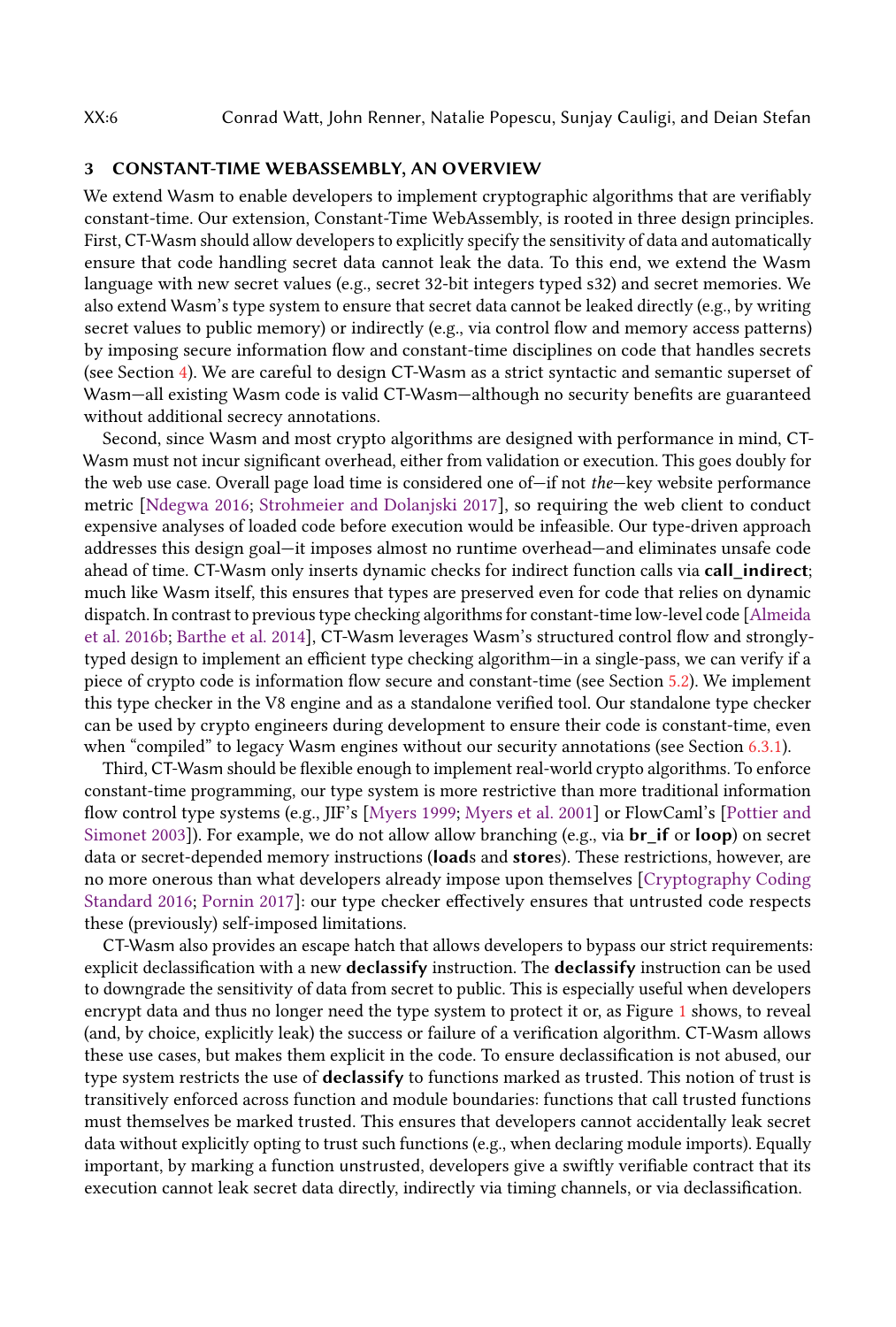```
(immediates) i ::= nat(secrecy types) sec ::= secret | public(trust types) tr ::= trusted | untrusted
(packed types) pt ::= i8 \mid i16 \mid i32(value types)
                               sec | i64′
sec | f32 | f64
(function types) ft ::= t^* \rightarrow t^*(global types)
                  gt ::= \text{mut}^? t\textit{unop}_{iN} ::= clz | ctz | popcnt
\text{unop}_{fN} ::= neg | abs | ceil | floor |
              trunc | nearest | sqrt
\text{bino}p_{iN} ::= add | sub | mul | div_sx |
              rem sx | and | or | xor |
              shl | shr_sx | rotl | rotr
\text{binop}_{fN} ::= add | sub | mul | div |
              min | max | copysign
testop_{iN} ::= eqz
relop_{iN} ::= \mathbf{eq} \mid \mathbf{ne} \mid \mathbf{lt}\_sx \mid \mathbf{gt}\_sx \midle_{sx} | ge_sx
relop_{fN} ::= eq | ne | lt | gt | le | ge
   cvtop ::= convert | reinterpret |
              classify | declassify
      sx ::= s | u(constants) c ::= \ldots(instructions) e ::=unreachable | nop | drop | select sec |
                                                                          block ft e^* end | loop ft e^* end |
                                                                          if ft e^* else e^* end |t.const c|br i \mid br_if i \mid br_table i^+ \mid return \mid call i \midcall_indirect (tr, ft) | get_local i | set_local i |
                                                                          tee_local i | get\_global i | set\_global i |t.load (pt\_sx)^2 a o | t.store pt<sup>2</sup> a o |
                                                                          memory.size | memory.grow |
                                                                          t.unop_t | t.binop_t | t.testop_t |
                                                                          t.relop<sub>t</sub> | t.cvtop t<sub>_</sub>sx<sup>?</sup>
                                                     (functions) func ::= ex^* func (tr, ft) local t^* e^* |
                                                                            ex^* func (tr, ft) im
                                                     (globals) glob ::= ex^* global gt e^* | ex^* global gt im
                                                     (tables) tab ::= ex^* table n i<sup>*</sup> | ex^* table n im
                                                    (memories) mem ::= ex^* memory n sec | ex^* memory n sec im
                                                    (imports) im  ::= import "name" "name"
                                                    (exports) ex ::= exterport "name"
                                                     (modules) mod ::= module func^* glob^* tab^? mem^?sec (iN' sec) \triangleq sec iN ::= iN
                                                                                        iN ::= iN' public
                                                     sec fN \stackrel{\triangle}{=} public sN ::= iN' secret
```
Fig. 2. CT-Wasm abstract syntax as an extension of the WebAssembly grammar given by [\[Haas et al.](#page-26-3) [2017\]](#page-26-3).

Trust model. Our attacker model is largely standard. We assume an attacker that can (1) supply and execute arbitrary untrusted CT-Wasm functions on secret data and (2) observe the runtime behavior of this code, according to the leakage model we define in Section [5.](#page-10-0) Since CT-Wasm does not run in isolation, we assume that the JavaScript embedding environment and all trusted CT-Wasm functions are correct and cannot be abused by the attacker to to leak sensitive data. Under this model, CT-Wasm guarantees that that the attacker will not learn any secrets. In practice, these guarantees allow application developers to execute untrusted, third-party crypto libraries (e.g., from content distribution networks or package manager such as NPM) without fear that leakage will occur.

# <span id="page-6-0"></span>4 CT-WASM SEMANTICS

We specify CT-Wasm primarily as an extension of WebAssembly's syntax and type system, with only minor extensions to its dynamic semantics. Our new secrecy and trust annotations are designed to track the flow of secret values through the program and restrict their usage to ensure both secure information flow and constant-time security. We give the CT-Wasm extended syntax in Figure [2,](#page-6-1) the core type system in Figure [3,](#page-7-0) and an illustrative selection of the runtime reduction rules in Figure [4.](#page-8-0) We now consider aspects of the base WebAssembly specification, and describe how they are extended to form Constant-Time WebAssembly.

# 4.1 Instances

WebAssembly's typing and runtime execution are defined with respect to a module instance. An instance is a representation of the global state accessible to a WebAssembly configuration (program)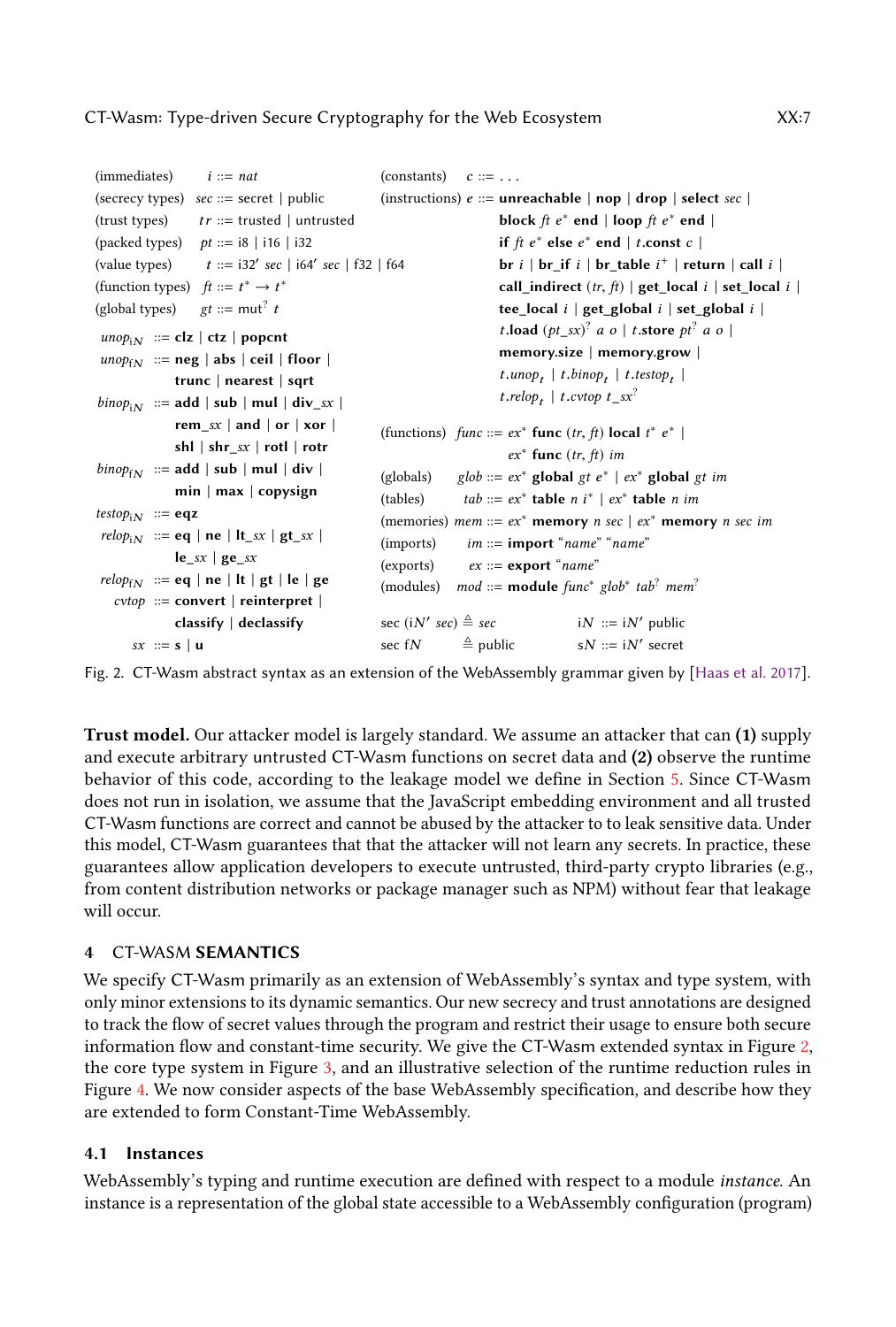<span id="page-7-0"></span>(contexts) 
$$
C ::= \begin{cases} \n\text{trust } tr, \ \text{func } (tr, ft)^2, \ \text{global } tf^2, \ \text{table } (t^2)^3, \ \text{local } t^4, \ \text{label } (t^2)^2, \ \text{local } t^6, \ \text{label } (t^2)^3, \ \text{local } t^7, \ \text{label } (t^2)^2, \ \text{local } t^8, \ \text{label } (t^2)^3, \ \text{local } t^8, \ \text{label } (t^2)^4, \ \text{local } t^9, \ \text{initial } t^1 \neq 0 \end{cases}
$$
\n
$$
tr > tr \text{tr } tr' \triangleq (tr = tr') \lor (tr = \text{trusted } \land tr' = \text{untrusted})
$$
\n
$$
\frac{\text{set } tr}{C + t.\text{t.000p} : t \rightarrow 132' \text{ sec}} = \frac{\text{set } tr}{C + t.\text{t.000p} : t \rightarrow 132' \text{ sec}}
$$
\n
$$
\frac{\text{set } tr}{C + t.\text{t.000p} : t \rightarrow 132' \text{ sec}} = \frac{\text{set } tr}{C + t.\text{t.000p} : t \rightarrow 132' \text{ sec}}
$$
\n
$$
\frac{\text{tr } t + t_2}{C + t_1.\text{center per } t_2} = \frac{\text{set } tr}{\text{set } t_1} = \frac{\text{int} \cdot \text{sec } \land t_2}{\text{set } t_1} = \frac{\text{int} \cdot \text{sec } \land t_1}{\text{set } t_1}. \ \text{constant } t_2 \geq \text{int} t_1} = \frac{\text{int} \cdot \text{sec } t_1}{C + t_1.\text{classify } t_2 : t_2 \rightarrow t_1} = \frac{\text{int} \cdot \text{sec } t_1}{C + t_1.\text{classify } t_2 : t_2 \rightarrow t_1} = \frac{\text{f} \cdot \text{d} \cdot \text{d} \cdot \text{d} \cdot \text{d} \cdot \text{d} \cdot \text{d} \cdot \text{d} \cdot \text{d} \cdot \text{d} \cdot \text{d} \cdot \text{d} \cdot \text{d} \cdot \text{d} \cdot \text{d} \cdot \text{d} \cdot \text{d} \cdot \
$$

Fig. 3. CT-Wasm typing rules as a modification of the typing rules given by [\[Haas et al.](#page-26-3) [2017\]](#page-26-3).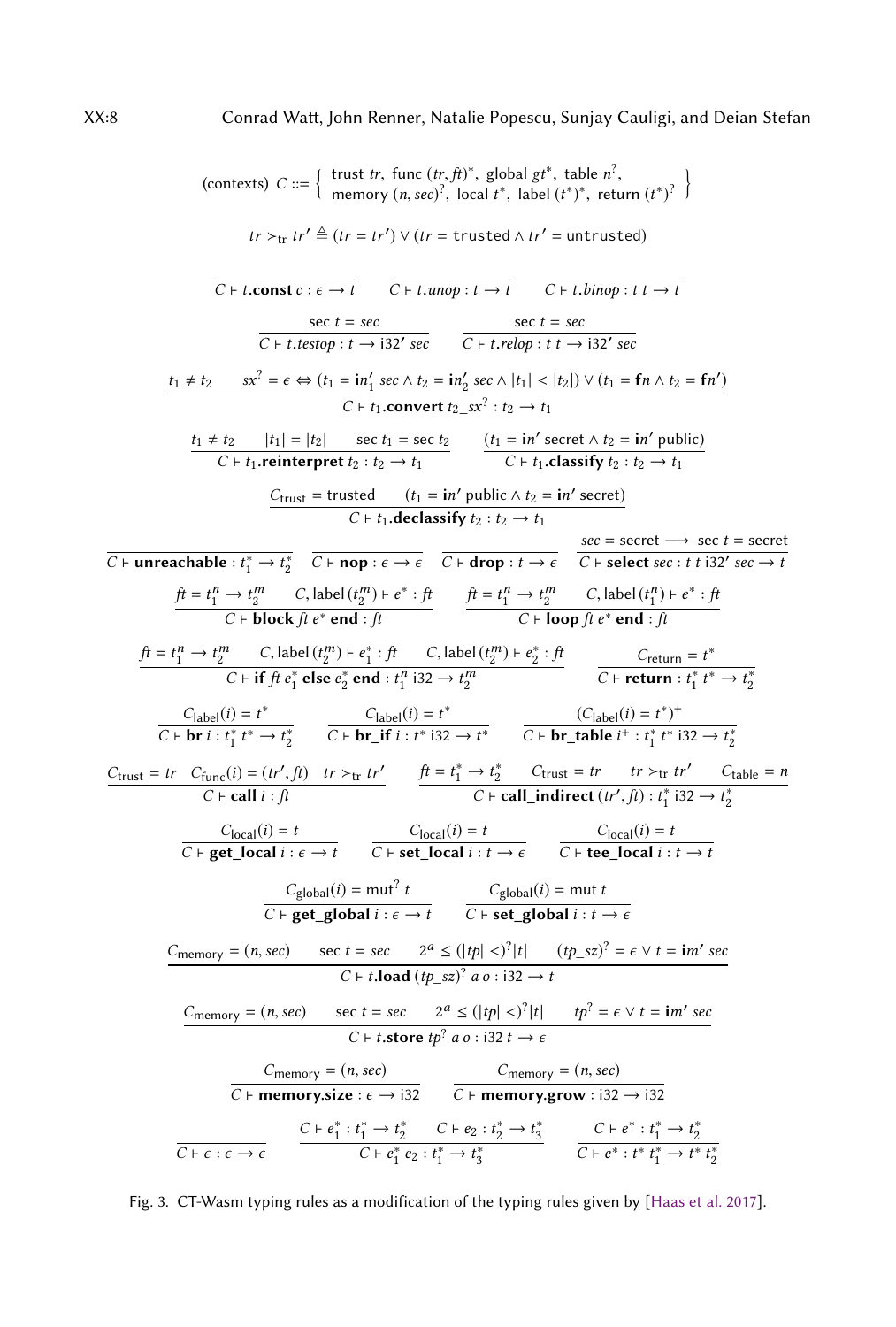<span id="page-8-0"></span>

| (values)                                                                          | $\mathcal V$                                                                                   | $::=$                                                                           | $t$ .const $c$                                                                                                                                                        |  |  |  |  |  |
|-----------------------------------------------------------------------------------|------------------------------------------------------------------------------------------------|---------------------------------------------------------------------------------|-----------------------------------------------------------------------------------------------------------------------------------------------------------------------|--|--|--|--|--|
| (store index)                                                                     | a                                                                                              | $::=$                                                                           | $\dot{i}$                                                                                                                                                             |  |  |  |  |  |
| (module instances)                                                                | inst                                                                                           |                                                                                 | ::= {func $a^*$ , global $a^*$ , table $a^2$ , mem $a^2$ }                                                                                                            |  |  |  |  |  |
| (function closures)                                                               | cl                                                                                             | $::=$                                                                           | {instance_ind a, code $func$ }   {type $(tr, ft)$ , host }                                                                                                            |  |  |  |  |  |
| (table instances)                                                                 | <i>ti</i> ::= $(a^7)^*$                                                                        |                                                                                 |                                                                                                                                                                       |  |  |  |  |  |
| (memory instances)                                                                | $mi$ ::= $byte^*$                                                                              |                                                                                 |                                                                                                                                                                       |  |  |  |  |  |
| (store)                                                                           | $S \qquad \qquad$                                                                              |                                                                                 | ::= {inst inst*, func $cl^*$ , global (mut <sup>?</sup> v)*, table $ti^*$ , mem (sec, mi)*}                                                                           |  |  |  |  |  |
| (administrative instructions)                                                     |                                                                                                |                                                                                 | e $\therefore$ $\therefore$   trap   callel cl   label <sub>n</sub> {e <sup>*</sup> } e <sup>*</sup> end   local <sub>n</sub> {i; v <sup>*</sup> } e <sup>*</sup> end |  |  |  |  |  |
| (local contexts)                                                                  |                                                                                                |                                                                                 | $L^0$ ::= $v^*$   $e^*$                                                                                                                                               |  |  |  |  |  |
|                                                                                   |                                                                                                |                                                                                 | $L^{k+1}$ ::= $v^*$ label <sub>n</sub> { $e^*$ } $L^k$ end $e^*$                                                                                                      |  |  |  |  |  |
| (configurations)                                                                  |                                                                                                |                                                                                 | c ::= $s; v^*; e^*$                                                                                                                                                   |  |  |  |  |  |
| s; vs; (sN.const c) t <sub>2</sub> .declassify $t_1 \sim a$ ; s; vs; (iN.const c) |                                                                                                |                                                                                 |                                                                                                                                                                       |  |  |  |  |  |
|                                                                                   |                                                                                                | s; vs; (iN.const c) t <sub>2</sub> .classify $t_1 \sim a_i$ s; vs; (sN.const c) |                                                                                                                                                                       |  |  |  |  |  |
|                                                                                   |                                                                                                | s; vs; $v_1$ $v_2$ ((i32 sec).const 0) select sec' $\sim_i$ s; vs; $v_2$        |                                                                                                                                                                       |  |  |  |  |  |
|                                                                                   | s; vs; $v_1$ $v_2$ ((i32 sec).const $k + 1$ ) select sec'<br>$\rightsquigarrow$ i s; vs; $v_1$ |                                                                                 |                                                                                                                                                                       |  |  |  |  |  |
|                                                                                   |                                                                                                |                                                                                 |                                                                                                                                                                       |  |  |  |  |  |

Fig. 4. Selected CT-Wasm semantic definitions, extended from [\[Haas et al.](#page-26-3) [2017\]](#page-26-3). Since the vast majority of the reduction rules are unchanged, we give only a few examples here.

from link-time onwards. In Figure [3,](#page-7-0) the typing context  $C$  abstracts the *current instance*. in Figure [4,](#page-8-0) the small-step runtime reduction relation is indexed by the current instance i.

Instances are effectively a collection of indexes into the store, which keeps track of all global state potentially shared between different configurations.<sup>[1](#page-8-1)</sup> If an element of the WebAssembly store (e.g., another module's memory or function) is not indexed by the current instance, the executing WebAssembly code is, by construction, prevented from accessing it.

#### 4.2 Value Types

Base Wasm has four value types: i32, i64, f32, and f64, representing 32 and 64 bit integer and floating point values, respectively. To allow developers to distinguish between public and secret data, we introduce new value types which denote secret values. Formally, we first define secrecy annotations, sec, which can take two possible values: secret or public. We then extend the integer value types so that they are parameterized by this annotation. For syntactic convenience, we define the existing i32 and i64 WebAssembly type annotations as denoting public (integer) values, with new annotations s32 and s64 representing secret (integer) values. Floating point types are always considered public, since most floating point operations are variable-time and vulnerable to timing attacks [\[Andrysco et al.](#page-25-6) [2015;](#page-25-6) [Kohlbrenner and Shacham](#page-27-14) [2017\]](#page-27-14).

As shown in Figure [3,](#page-7-0) all CT-Wasm instructions (except declassify) preserve the secrecy of data. We do not introduce any subtyping or polymorphism of secrecy for existing Wasm operations over integer values; pure WebAssembly seeks to avoid polymorphism in its type system wherever practical, a paradigm we continue to emulate. Instead, we make any necessary conversions explicit

<span id="page-8-1"></span><sup>&</sup>lt;sup>1</sup> In [\[Haas et al.](#page-26-3) [2017\]](#page-26-3), all instances are held as a list in the store, with evaluation rules parameterized by an index into this list. The "live" specification recently changed this so that evaluation rules are directly parameterized by an instance [\[WebAssembly Community Group](#page-28-11) [2018a\]](#page-28-11). We give our semantics as an extension of the original paper definition, although the transformation is ultimately trivial, so we will often refer to the current instance index as the "current instance".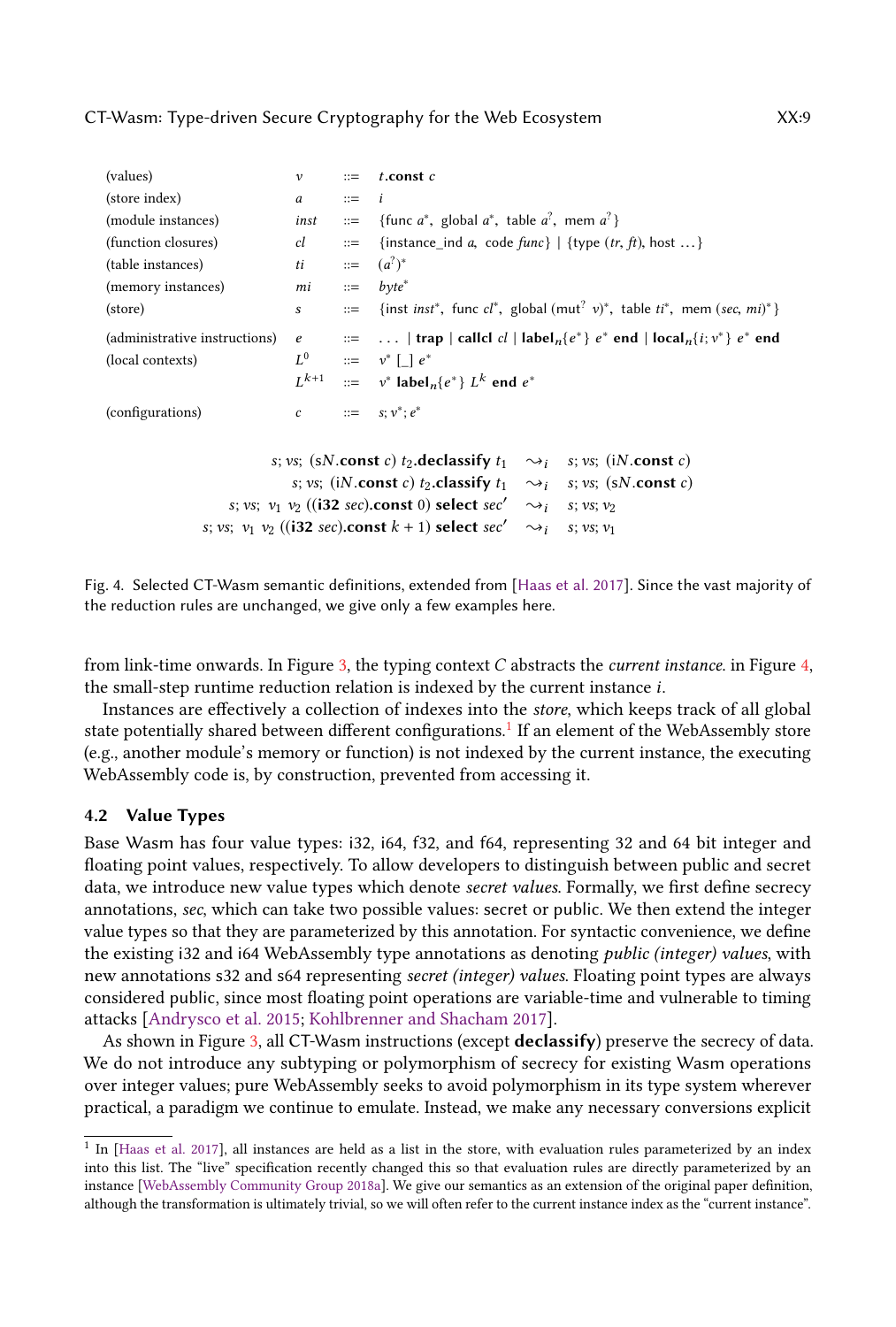in the syntax of CT-Wasm. For example, the existing i32.add instruction of Wasm is interpreted as operating over purely public integers, while a new s32.add instruction is added for secret integers. We introduce an explicit classify operation which relabels a public integer value as a secret. This allows us to use public values wherever secret values are required; this is safe, and makes such a use explicit in the representation of the program.

Together with the control flow and memory access restrictions described below, our type system guarantees an information flow property: ensuring that, except through declassify, public computations can never depend on secret values. We give a mechanized proof of this property in Section [5.2.](#page-11-0)

### 4.3 Structured Control Flow

Our type system enforces a constant-time discipline on secret values. This means that we do not allow secret values to be used as conditionals in control flow instructions, such as call\_indirect, br if, br table, or if; only public values can be used as conditionals. This is an onerous restriction, but it is one that cryptography implementers habitually inflict on themselves in pursuit of security. Indeed, it is described as best-practice in cryptography implementation style guides [\[Cryptography](#page-26-8) [Coding Standard](#page-26-8) [2016\]](#page-26-8), and as discussed throughout this paper, many theoretical works on constanttime model such operations as unavoidably leaking the value of the conditional to the attacker.

Our type system does, however, allow for a limited form of secret conditionals with the select instruction. As shown in Figure [4,](#page-8-0) this instruction takes three operands and returns the first or second depending on the third, condition operand. Importantly, select can do this without branching: conditional move instructions allow select to be implemented using a single, constanttime hardware instruction [\[Intel](#page-27-15) [2016\]](#page-27-15) and, for processors without such instructions a multiinstruction xor-based solution exists.

#### 4.4 Memory

Though secret value types allow us to track the secrecy of stack values, this is not enough. Wasm also features linear memories, which can also be used to store and load values. We thus annotate each linear memory with sec. Our type system ensures that public (resp. secret) values can only be stored in memories annotated public (resp. secret). Dually, it ensures that loads from memory annotated sec can only produce sec values. To ensure that accessing memory does not leak any information [\[Brumley and Boneh](#page-26-5) [2005;](#page-26-5) [Osvik et al.](#page-27-5) [2006\]](#page-27-5), our type system also require that all memory indices to **load** and store be public. These restrictions preserve our information flow requirements in the presence of arbitrary memory operations.

Our coarse-grained approach to annotating memory is not without trade offs. Since Wasm only allows one memory per module, to store both public and secret data in memory, a developer must create a second module and import accessor functions for that module's memory. A simple micro benchmark implementing this pattern reveals a 30% slowdown for the memory operations. In practice, this is not a huge concern. Once base Wasm gains support for multiple memories [\[We](#page-28-12)[bAssembly Community Group](#page-28-12) [2018b\]](#page-28-12), a module in CT-Wasm could have both public and secret memories; we choose not to implement our own solution now so as to maintain forwards compatibility with the proposed Wasm extension. Moreover, as we find in our evaluation (Section [6.4\)](#page-20-0), many crypto algorithms don't require both secret and public memory in practice.

A yet more sophisticated and fine-grained design would annotate individual memory cells. We eschew this design largely because it would demand a more complex (and thus slower) typechecking algorithm (e.g., to ensures that a memory access at a dynamic offset is indeed of the correct sensitivity).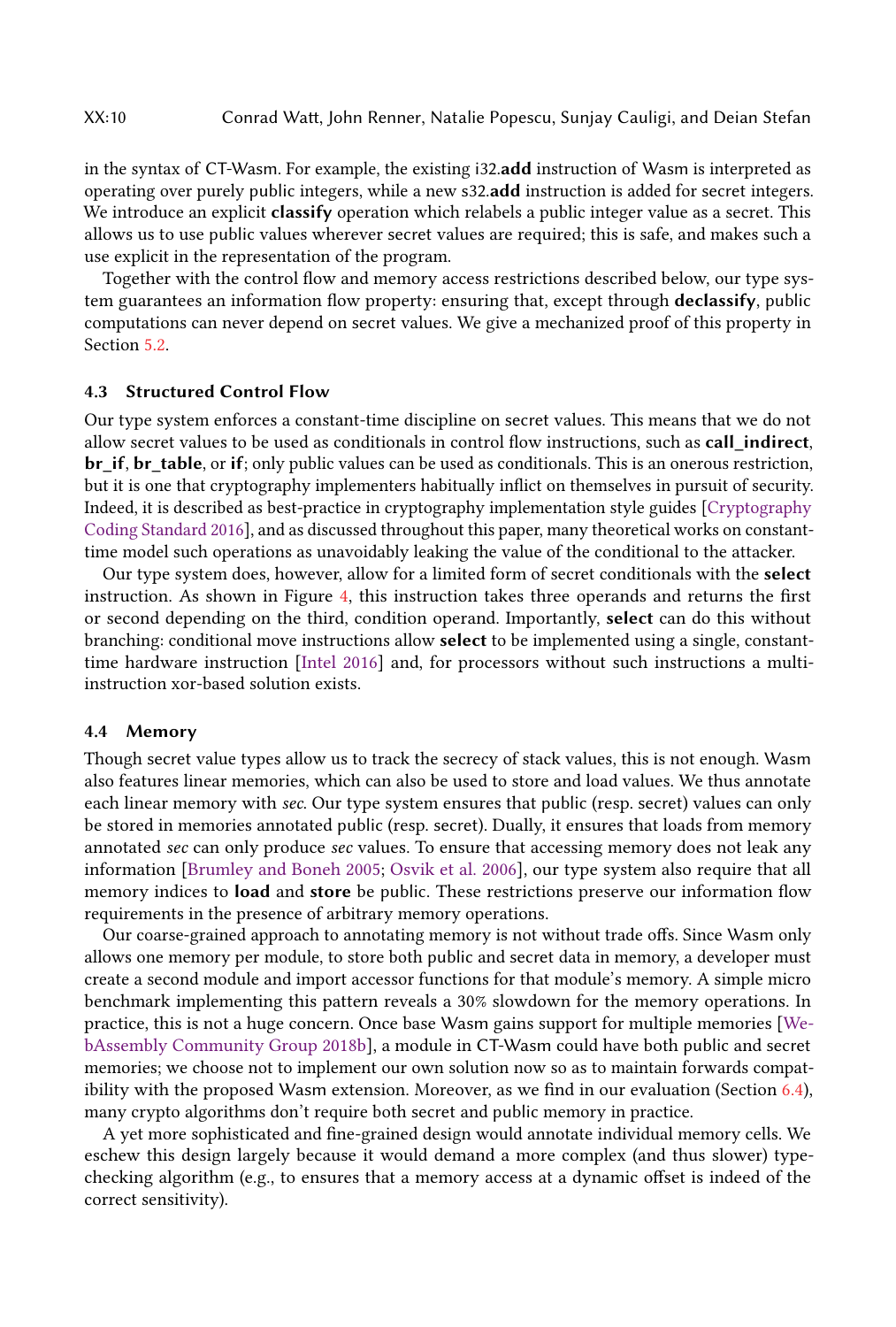#### 4.5 Trust and Declassification

As previously mentioned, it is sometimes necessary for CT-Wasm to allow developers to bypass the above restrictions and cast secret values to public. For example, when implementing an encryption algorithm, there is a point where we transfer trust away from information flow security to the computational hardness of cryptography. At this point, the secret data can be declassified to public (e.g., to be "leaked" to the outside world).

As a dual to classify we provide the declassify instruction, which transfers a secret value to its equivalent public one. Both classify and declassify exist purely to make explicit any changes in security status; as Figure [4](#page-8-0) shows, these instructions do not imply any runtime cost. These security casting operations (and our annotations, in general) do, however, slightly increase the size of the bytecode when dealing with secret values (purely public computations are unaffected), but the simplicity and explicit nature of the security annotations are a worthwhile trade-off. We give experimental bytecode results for our CT-Wasm cryptographic implementations in Section [6.4.](#page-20-0)

To restrict the use of declassify, as Figure [3](#page-7-0) shows, we extend function types with a trust annotation that specified whether or not the functions is trusted or untrusted. In turn, CT-Wasm ensures that only trusted functions may use declassify and escape the restrictions (and guarantees) of the CT-Wasm type system. For untrusted functions, any occurrence of declassify is an error. Moreover, trust is transitive: an untrusted function is not permitted to call a trusted function.

We enforce these restrictions in the typing rules for **call** and **call\_indirect**. But, per the original WebAssembly specification, the call\_indirect instruction must be additionally guarded by a runtime type check to ensure type safety. Thus we extend this runtime type check to additionally check that security annotations are respected. This is the only place in the semantics where our security annotations have any effect on runtime behavior.

Put together, our security restrictions allow CT-Wasm to communicate strong guarantees through its types. In an untrusted function, where declassify is disallowed, it is impossible for a secret value to be directly or indirectly used in a way that can reveal its value. Thus, sensitive information such as private keys can be passed into unknown, web-delivered functions, and so long as the function can be validated as untrusted, CT-Wasm guarantees that it will not be leaked by the action of the function. We next describe our mechanization effort, which includes a proof of this property (see Section [5.9\)](#page-16-0).

#### <span id="page-10-0"></span>5 FORMAL MODEL

We provide a fully mechanized model of the CT-Wasm language, together with several mechanized proofs of important properties, including a full proof of soundness of the extended type system, together with proofs of several strong security properties relating to information flow and constanttime. We build on top of a previous Isabelle model of WebAssembly [\[Watt](#page-28-5) [2018\]](#page-28-5), extending it with typing rules incorporating our secret types, annotations for trusted and untrusted functions, and the semantics of classification and declassification. At a rough count, we inherit ~8,600 lines of non-comment, non-whitespace Isabelle code from the existing mechanization, with our extensions to the semantics and soundness proofs representing ~1,700 lines of alterations and insertions. Our new security proofs come to ~4,100 lines. All code associated with the mechanization will shortly be released publicly under a BSD-style license.

#### 5.1 Soundness

We extend the original mechanized soundness proof of the model to our enhanced type system. For the most part, this amounted to a fairly mechanical transformation of the existing proof script. While we re-prove both the standard *preservation* and *progress* soundness properties, we will not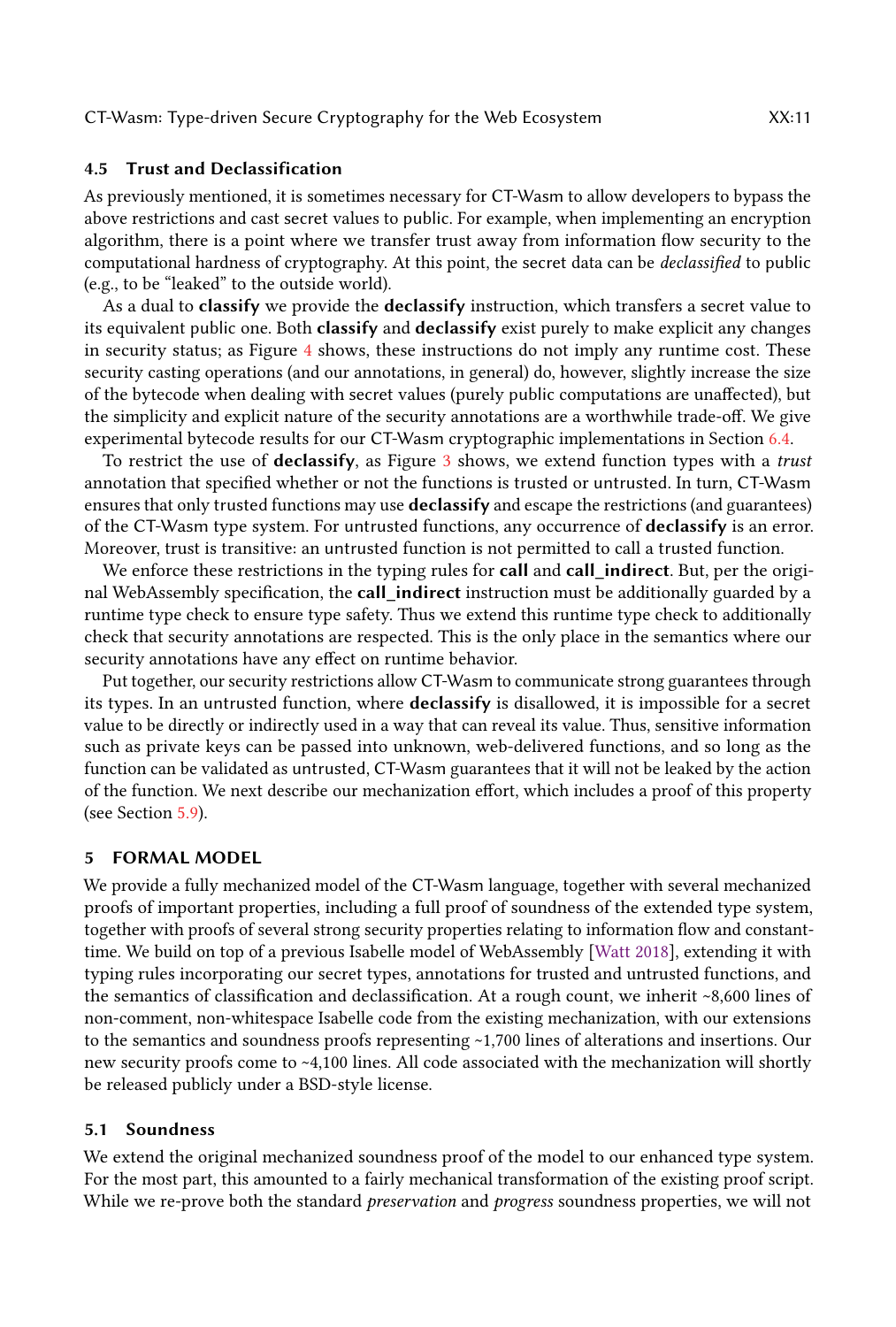<span id="page-11-1"></span>
$$
t_1.\text{const } c_1 \sim_v t_2.\text{const } c_2 \triangleq t_1 = t_2 \land (c_1 = c_2 \lor \sec t_1 = \sec t_2 = \sec \epsilon t)
$$
\n
$$
\begin{cases}\n(e_a \sim_e e_b)^n & \text{if } e_1 = \text{block } ft \ e_a^n \text{ end} & \text{or } e_1 = \text{loop } ft \ e_a^n \text{ end} \\
(e_a \sim_e e_b)^n & \text{if } e_2 = \text{block } ft \ e_b^n \text{ end} & \text{or } e_2 = \text{loop } ft \ e_b^n \text{ end} \\
(e_a \sim_e e_b)^n & \text{if } e_1 = \text{if } ft \ e_a^n \text{ else } e_c^m \text{ end} & \text{or } e_1 = \text{label}_n \{e_a^n\} e_c^m \text{ end} \\
(e_a \sim_e e_b)^n & \text{if } e_2 = \text{if } ft \ e_b^n \text{ else } e_a^m \text{ end} & \text{or } e_1 = \text{label}_n \{e_a^n\} e_c^m \text{ end} \\
(v_a \sim_v v_b)^n & \text{if } e_1 = \text{local}_n \{i; v_a^n\} e_a^m \text{ end} \\
(v_a \sim_e e_b)^m & \text{if } e_2 = \text{local}_n \{i; v_b^n\} e_b^m \text{ end} \\
e_1 = e_2 & \text{otherwise} \\
\{\begin{cases}\n\frac{\text{inst}_1^*}{\text{min}_1^*}, & \frac{\text{inst}_2^*}{\text{min}_2^*}, & \frac{\text{inst}_1 = \text{inst}_2}{\text{min}_2 \{i; v_b^n\} e_b^m \text{ end} \\
(1 - e_c)^n & \text{otherwise}\n\end{cases}\n\end{cases}
$$
\n
$$
\begin{cases}\n\frac{\text{inst}_1^*}{\text{min}_1^*}, & \frac{\text{inst}_2^*}{\text{min}_2^*}, & \frac{\text{inst}_1 = \text{inst}_2}{\text{min}_2 \{i; v_b^n\} e_b^m \text{ end} \\
(1 - e_c)^n & \text{otherwise}\n\end{cases}
$$
\n
$$
\begin{cases}\n\frac{\text{inst}_1^*}{\text{min}_1^*}, & \frac{\text{inst}_2^*}{\text{min}_2^*}, & \frac{\text{inst}_2^*}{\text{min}_2^
$$

table<sub>1</sub><sup>'</sup>,  
\n
$$
(sec_1, mem_1)^2
$$
\n
$$
\left\{\n \begin{array}{c}\n \text{table}_2 : \\
 \text{(sec}_2, mem_2)^2\n \end{array}\n \right\}\n \wedge\n \left\{\n \begin{array}{c}\n \text{(size mem_1 = size mem_2 \land sec_1 = sec_2 = secret)} \\
 \lor (mem_1 = mem_2 \land sec_1 = sec_2 = public)\n \end{array}\n \right.
$$
\n
$$
s_1; v_1^*, e_1^* \sim_c s_2; v_2^*; e_2^* \triangleq (s \sim_s s') \land (v_1 \sim_v v_2)^* \land (e_1 \sim_e e_2)^*
$$

Fig. 5. Definition of  $~\sim_c$ .

illustrate the progress property in detail here, since its proof remains almost unchanged from the existing work, while the preservation property is relevant to our subsequent security proofs, and required non-trivial changes for the cases relating to function calls.

WebAssembly's top level type soundness properties are expressed using an extended typing rule given over configurations together with an instance, as a representation of the WebAssembly runtime state. Broadly, a configuration  $c = s$ ; vs; es is given a result type of the form ts if its operation stack, es, can be given a stack type of the form  $[] \rightarrow ts$  under a typing context C which abstracts the instance, the store s, and local variables vs. This judgement is written as  $\vdash_i c : t$ s.

We further extend this so that configurations, formerly typed by ts, the result type of their stack, are additionally typed according to the level of trust required for their execution, so that configuration types now take the form  $(tr, ts)$ . For example, a configuration containing the privileged **declassify** operation will have "trusted" as the trust component of its type. The preservation property now certifies that trust is preserved by reduction along with the type of the configuration's stack. As a consequence, a configuration that is initially typed as untrusted is proven to remain typeable as untrusted across its entire execution, and will never introduce a privileged instruction at any intermediate stage of reduction.

### Theorem 5.1.1 (preservation).

Given a configuration c, if  $\vdash_i c : (tr, ts)$  and  $c \stackrel{a}{\leadsto}{}_{i} c'$ , then  $\vdash_i c' : (tr, ts)$ .

#### <span id="page-11-0"></span>5.2 Security Properties

We provide fully mechanized proofs, in Isabelle, that our type system guarantees several related language-level security properties for all untrusted code. We show that CT-Wasm's type system guarantees several security properties, including non-interference and constant-time. We conclude by showing that that a well-typed untrusted CT-Wasm program is guaranteed to satisfy our constant-time property, the property which was the motivation for the type system's design.

Provided definitions, lemmas, and theorems are directly named according to their appearances in the mechanization, for easy reference.

J.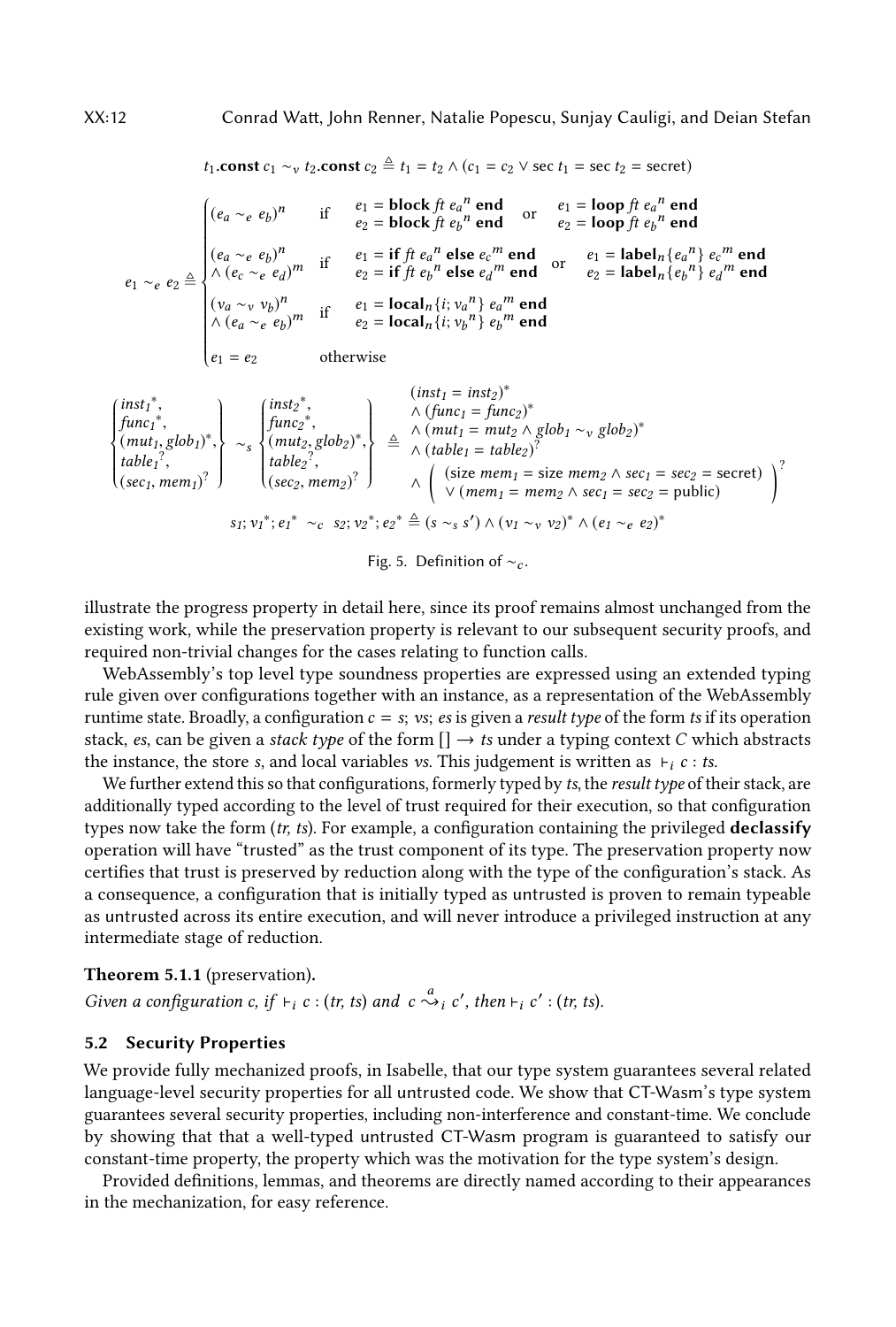<span id="page-12-0"></span>s; vs; (s32.const c<sub>1</sub>) (s32.const c<sub>2</sub>) s32.binop  $\stackrel{a}{\leadsto_i}$  s; vs; (s32.const (c<sub>1</sub> binop c<sub>2</sub>)) with  $a \triangleq$  binop\_action(*binop*, (s32.const c<sub>1</sub>), (s32.const c<sub>2</sub>)) s; vs;  $v_1^n$  callel  $cl \overset{a}{\leadsto} i$  s'; vs';  $v_2^m$  (\*) with  $cl \triangleq {\text{type }(tr, t_1^n \rightarrow t_2^m), \text{host }...\}$ <br>  $cl \triangleq \text{host action}(s, y^n, s', y^m, cl)$  $a \triangleq$  host\_action(s,  $v_1^n$ , s',  $v_1^m$ , cl)  $a_1 \sim_a a_2 \triangleq$  Ĩ,  $op_1 = op_2$  if  $a_1 = \text{binop\_action}(op_1, v_1, v_2)$ <br> $a_2 = \text{binom\_action}(op_2, v', v')$  $a_2 = \text{binop\_action}(op_2, v'_1, v'_2)$  and is\_safe\_binop(op<sub>1</sub>) s<sub>1</sub> ∼s s<sub>2</sub>  $\wedge$   $(v_1 \sim_v v_2)^n$ ∧  $s'_1 \sim_s s'_2$ <br>∧  $(v_{1'} \sim_v v_{2'})^m$  $\wedge$   $cl_1$  =  $cl_2$ if  $a_1 = \text{host\_action}(s_1, v_1^n, s', v_{1'}^m, cl_1)$ <br>if  $a_2 = \text{host\_action}(s_2, v_1^n, s', v_2^m, cl_2)$  $a_2 = \text{host\_action}(s_2, v_2^n, s_2', v_{2'}^m, c_2')$  and trust(cl<sub>1</sub>) = untrusted  $a_1 = a_2$  otherwise

(∗) The full axiomatic description of host function behaviour is not reproduced here. Full details can be found in [\[Haas et al.](#page-26-3) [2017\]](#page-26-3), or in our mechanization.

Fig. 6. Example of CT-Wasm action annotations and equivalence.

# 5.3 Public Indistinguishability

We define an indistinguishability relation between WebAssembly configurations, given by  $\sim_c$ . Intuitively, (public) indistinguishability holds between two configurations if they differ only in the values of their secret state. That is, the values and types of their public state must be equal, as must the types of their secret state. Formally, we define  $\sim_c$  over configurations in terms of indistinguishability relations for each of their components. These definitions can be found in Figure [5.](#page-11-1) This relation is required for the expression of the constant-time property, and mirrors the equivalence relation used for the same purpose by [\[Barthe et al.](#page-25-0) [2014\]](#page-25-0) between program states. We prove that typeability of a WebAssembly configuration is invariant with respect to  $\sim_c$ .

Lemma 5.3.1 (equivp\_config\_indistinguishable).  $~\sim_c$  is an equivalence relation.

<span id="page-12-1"></span>Lemma 5.3.2 (config\_indistinguishable\_imp\_config\_typing). If  $\vdash_i c : (tr, ts), then for all c' such that c \sim_c c', \vdash_i c' : (tr, ts).$ 

# 5.4 Action Indistinguishability

The constant-time property is most naturally expressed as an equivalence of *observations*, which are abstractions of an attackers knowledge defined with respect to the leakage model of the system. We adopt a leakage model which extends the leakiest model depicted by [\[Almeida et al.](#page-25-5) [2016b\]](#page-25-5), accounting for leakage of branch conditions, memory access patterns, and the operand sizes of unsafe binary operations, namely division and modulus. In addition, we must express our trust in the host environment that WebAssembly is embedded within. A host function marked as untrusted will leak all public state it has access to when called, but never any secret state. In reality, the host environment is the web browser's JavaScript engine, so this corresponds to trusting that the local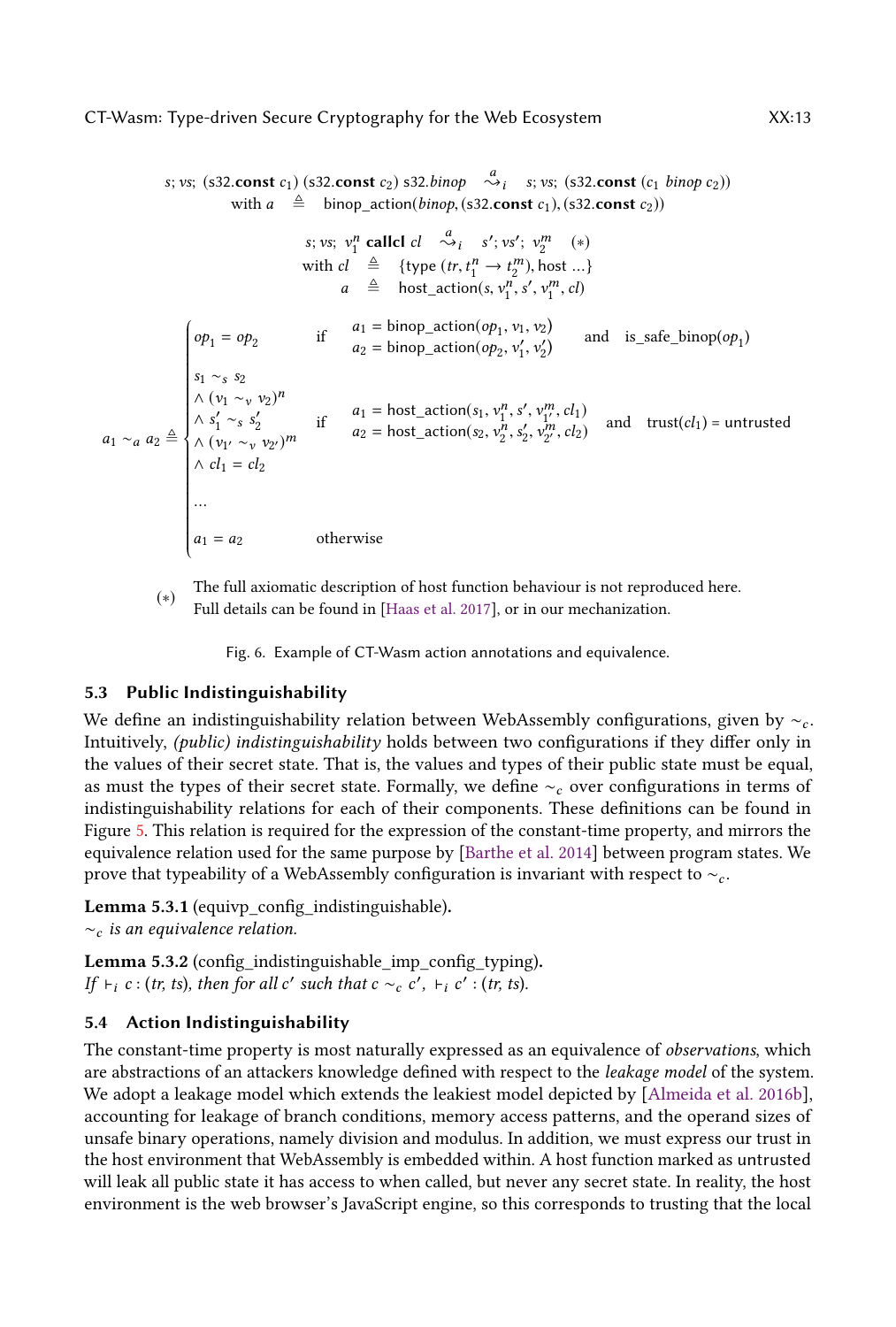web browser implementation itself is not malicious or compromised, and obeys the properties guaranteed by the untrusted annotation.

We augment the WebAssembly reduction relation with state-parameterised actions, as  $c \stackrel{a}{\leadsto}_i c'$ ,<br>
`ectively defining a labelled transition system. Traditionally, a constant-time proof in the style effectively defining a labelled transition system. Traditionally, a constant-time proof in the style of [\[Barthe et al.](#page-25-0) [2014\]](#page-25-0) would define its leakage model as a function from either action or state to a set of observations. However, it is instead convenient for us to adopt a novel representation of the leakage model as an equivalence relation, given by  $\sim_a$ , between actions, denoting *action indistinguishability*. Intuitively, if two actions are defined as being equivalent by  $\sim_a$ , this implies that they are indistinguishable to an attacker. This definition is inspired by the low view equivalence relations seen in formal treatments of information flow [\[Sabelfeld and Myers](#page-28-9) [2006\]](#page-28-9), which are used to embody an attacker's view of a system. An illustration of our definitions can be found in Figure [6.](#page-12-0)

This approach is helpful because the behaviour of the CT-Wasm host environment, as inherited from Wasm, is specified entirely axiomatically, and may leak a wide variety of differently-typed state, making a set-based definition of leakage unwieldy. For completeness, we sketch a more traditional leakage model as a supplement in the mechanization, although this leakage model does not capture the full range of observations induced by the leakage of the host environment, because, as mentioned, such a definition would be overly complicated when we have a neater alternative.

Having chosen our equivalence-based representation of the leakage model, observations become instances of a quotient type formed with respect to  $\sim_a$ . This notion will be made precise in Section [5.8.](#page-15-0)

Lemma 5.4.1 (equivp action indistinguishable).

#### $∼<sub>a</sub>$  is an equivalence relation.

This representation allows us to define a configuration being constant-time as a property of trace equivalence with respect to ∼a. However, one final issue must be ironed out. Taking informal definitions of "trace" and "observation" for illustrative purposes, the standard statement of the constant-time property for a WebAssembly configuration could naïvely read as follows:

### Definition (sketch) 5.4.2 (naïve constant-time).

A configuration-instance pair (c,i) is constant-time iff for all c' such that c  $\sim_c c'$ , the trace of (c, i) and<br>the trace of (c', i) induce the same observations the trace of  $(c', i)$  induce the same observations.

However, WebAssembly is not a completely deterministic language, and so this standard definition does not apply, as a configuration cannot be uniquely associated with a trace. There are two ways we can fix this. The first would be to alter the semantics of WebAssembly to make it deterministic. Despite WebAssembly's non-determinism being highly trivial in most respects, we wished to frame CT-Wasm as a strict extension to WebAssembly's existing semantics, so this would run counter to our goals. Instead, we choose to generalise the standard definition of constant-time so that it can be applied to non-deterministic programs, in an analogous way to known possibilistic generalisations of security properties such as non-interference [\[Forster](#page-26-21) [1999;](#page-26-21) [Mantel](#page-27-16) [2000\]](#page-27-16). A formal statement and proofs related to this generalised definition will follow in Section [5.9.](#page-16-0)

### <span id="page-13-0"></span>Definition (sketch) 5.4.3 (non-deterministic constant-time).

A configuration-instance pair  $(c, i)$  is constant-time iff, for all c' such that  $c \sim_c c'$ , the set of traces of  $(c, i)$  and the set of traces of  $(c', i)$  induce the same observations  $(c, i)$  and the set of traces of  $(c', i)$  induce the same observations.

This generalisation implicitly introduces the assumption that, where more than one choice of reduction is available, the probability of a particular single step being chosen is not dependant on any secret state. For WebAssembly, we have very good reason to expect that this is the case,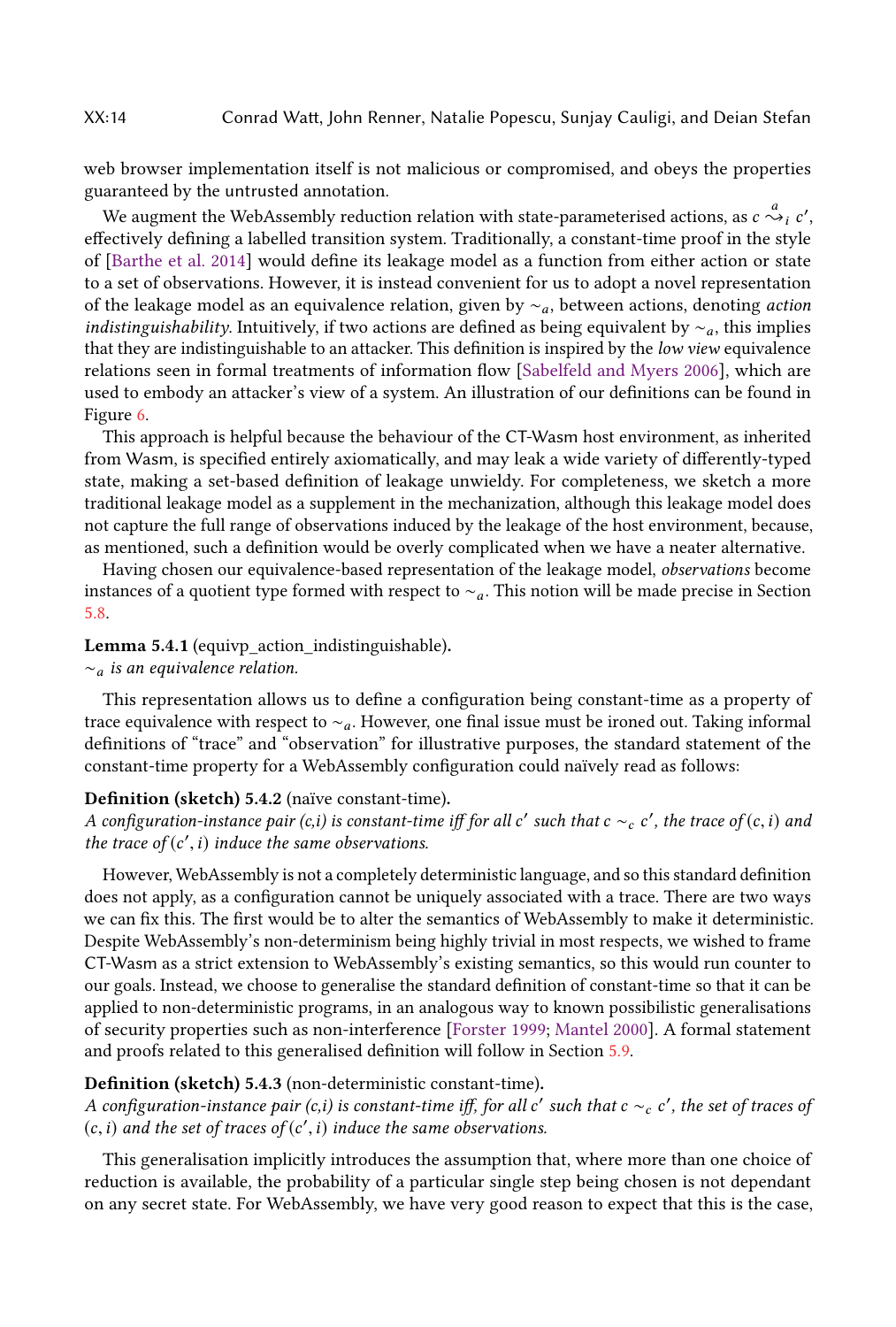because, as previously mentioned, WebAssembly's non-determinism is highly trivial, as a deliberate design decision. The only relevant non-determinism which exists in the model is non-determinism of the **grow memory** instruction, non-determinism of exception (trap) propagation, and nondeterminism of the host environment. For grow\_memory, our type system forces all inputs and outputs of the operation to be public, and our leakage model specifies that the length of the memory is leaked by the operation, making it public knowledge. For exception propagation, WebAssembly's non-determinism in this aspect is purely an artifact of the formal specification. In a real implementation, when an exception occurs, execution halts immediately. For the host, we simply trust that the user's web browser is correctly implemented and, when making nondeterministic choices, respects secret and untrusted annotations, with respect to our leakage model.

# 5.5 Self-isomorphism

We initially prove a security property for arbitrary untrusted sections of code which is a single-step analogy to the self-isomorphism property [\[Popescu et al.](#page-27-17) [2012\]](#page-27-17), which, stepwise comparing the executions of all program configurations with observably equivalent state, forbids observable differences not just in the state, but in the program counter. This single-step property is very strong, and is the key to proving all of the future properties given in this section. The proof proceeds by induction over the definition of the reduction relation.

Lemma 5.5.1 (config\_indistinguishable\_imp\_reduce).

*If*  $\vdash_i c$  : (untrusted, *ts*) for some *ts, then for all c'* such that  $c \sim_c c'$ , *if*  $c \stackrel{a}{\leadsto} i$   $c_a$  *then there exists*  $c'_a$  *and* ' such that  $c' \stackrel{a'}{\leadsto}_i c'_a$  and  $c_a \sim_c c'_a$  and  $a \sim_a a'$ .

From the definition of  $\sim_c$ , we know that  $c_a$  and  $c'_a$  contain the same instructions, modulo the lues of secretly typed constants values of secretly typed constants.

# 5.6 Bisimilarity

We now define our notion of bisimilarity. We prove that programs that vary only in their secret inputs are bisimilar to each-other while performing ∼a-equivalent actions in lockstep. This property is sometimes known as the *strong security property* [\[Sabelfeld and Sands](#page-28-13) [2000\]](#page-28-13). Configurations in WebAssembly always reduce with respect to an instance, so we define bisimulation in terms of configurations together with their instances.

Definition 5.6.1 (config\_bisimulation).

config bisimulation R  $\triangleq$  $\forall ((c, i), (c', i')) \in R.$  $(\forall c_a, a, c \stackrel{a}{\leadsto} i \stackrel{c}{\leadsto} \exists c'_a, a', c' \stackrel{a'}{\leadsto} i' \stackrel{c'}{\leadsto} a \land a \sim_a a' \land (c_a, i), (c'_a, i') \in \mathbb{R}) \land$  $(\forall c'_a, a', c' \stackrel{a'}{\leadsto} i' \cdot c'_a \longrightarrow \exists c_a, a, c \stackrel{a}{\leadsto} i' \cdot a \land a \sim_a a' \land (c_a, i), (c'_a)$ ′  $\sim_{i'}^{\alpha'} c'_a \longrightarrow \exists c_a, a. c \stackrel{a}{\leadsto}_i c_a \wedge a \sim_a a' \wedge (c_a, i), (c'_a, i)$  $\prime$ )  $\in$  R)

Definition 5.6.2 (config\_bisimilar).  $\text{config\_bisimilar} \triangleq \bigcup \{ R \mid \text{config\_bisimulation} \ R \}$ 

We prove that the set of pairs of well-typed, publicly indistinguishable configurations forms a bisimulation. From this and our definition of bisimilarity, we immediately have our version of the strong security property.

Definition 5.6.3 (typed\_indistinguishable\_pairs). typed\_indistinguishable\_pairs  $\triangleq \{ ((c, i), (c', i)) \mid \vdash_i c : (\text{untrusted}, ts) \land c \sim_c c' \}$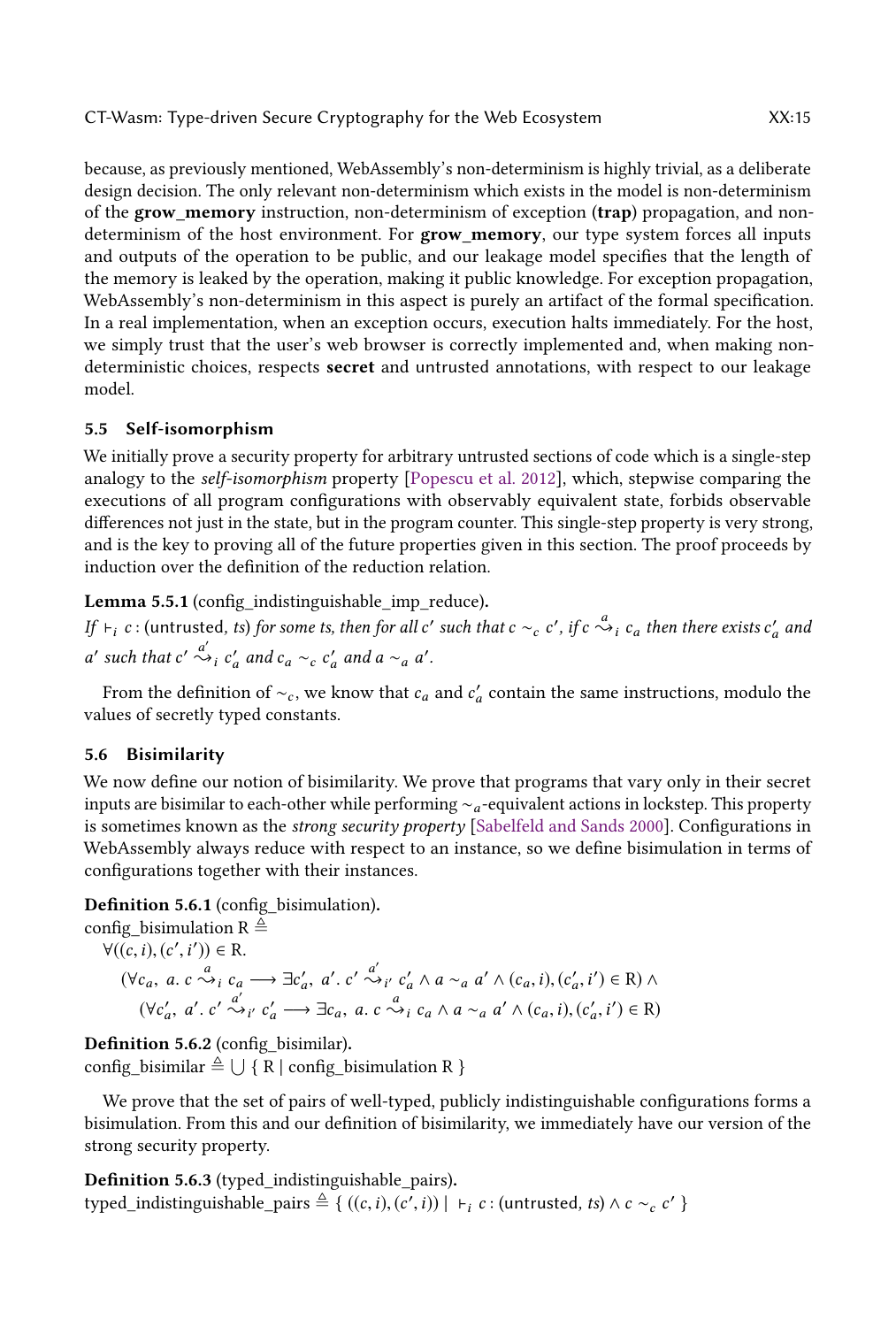Lemma 5.6.4 (config\_bisimulation\_typed\_indistinguishable\_pairs). config\_bisimulation typed\_indistinguishable\_pairs

Theorem 5.6.5 (config\_indistinguishable\_imp\_config\_bisimilar). If  $\vdash_i c$ : (untrusted, ts) for some ts, then for all c' such that  $c \sim_c c'$ , ((c, i), (c', i)) ∈ config\_bisimilar..

### 5.7 Non-interference

We define a reflexive, transitive version of our reduction relation, given as  $c \sim_{i}^{as}$ <br>an ordered list of actions. We can then prove the following property as a transit  $i \cos \theta$  cas, annotated by<br>itive generalisation an ordered list of actions. We can then prove the following property as a transitive generalisation of our initial lemma, capturing the classic non-interference property. This is a strict information flow input-output property which encodes that publicly indistinguishable programs must have publicly indistinguishable outputs.

Lemma 5.7.1 (config\_indistinguishable\_trace\_noninterference).

If  $\vdash_i c$ : (untrusted, ts) for some ts, then for all c' such that  $c \sim_c c'$ , if  $c \stackrel{as}{\leadsto_i}$ for some ts, then for all c' such that  $c \sim_c c'$ , if  $c \stackrel{a s^*}{\leadsto i} c_{as}$  then there exists  $c'_{as}$ and as' such that  $c' \stackrel{as'}{\leftrightarrow}^*_{i} c$  $'_{as}$  and  $c_{as} \sim_c c'_{as}$  and as pairwise  $\sim_a$  with as'.

# <span id="page-15-0"></span>5.8 Type-theoretic Trace Equivalence

Here, we begin to set up the formalisms necessary to express our constant-time property, and show how our definition of ∼<sup>a</sup> relates to the observations of our leakage model. We observe that, as both  $~\sim_a$  and  $~\sim_c$  are equivalence relations, they allow us to form quotient types [\[Homeier](#page-27-18) [2001\]](#page-27-18). These are the type-theoretic analogy to quotient sets, where elements are partitioned into equivalence classes. Isabelle allows us to define and reason about quotient types, and to verify that particular functions over the underlying type may be *lifted* to the quotient type and remain well-defined [\[Huffman and](#page-27-19) [Kunăar](#page-27-19) [2013\]](#page-27-19). This amounts to a proof that the function has the same value for each member of an equivalence class abstracted by the quotient type.

We define, coinductively, the set of possible traces for a configuration with respect to an instance. In Isabelle, the trace is represented by the type action llist, the codatatype for a potentially infinite list of actions. We then define the type of observations as the quotient type formed from the underlying type *action llist* with the equivalence relation being corecursive pairwise comparison by  $\sim_a$ , written as llist\_all2 ∼a in Isabelle. Since ∼a defines our leakage model, this observation type precisely characterises the information that the model allows an attacker to observe during execution. Finally, we show that our definition lifts to our quotient types for observations and configurations.

Definition 5.8.1 (config\_is\_trace).

 $\sharp c_a$ .  $c \stackrel{a}{\leadsto} i$   $c_a$  → config\_is\_trace  $(c, i)$  []  $c \stackrel{a}{\leadsto}_i c_a \wedge \text{config\_is\_trace}(c_a, i) \text{ as } \longrightarrow \text{config\_is\_trace}(c, i) \text{ (}a :: \text{as)}$ 

Definition 5.8.2 (config\_trace\_set). config\_trace\_set  $(c,i) \triangleq \{ as \mid \text{config\_is\_trace } (c,i) \text{ as } \}$ 

Definition 5.8.3 (observation). observation  $triangleq$  action llist / (llist all2 ∼a)

# Lemma 5.8.4 (config\_obs\_set).

The lifting of the function config\_trace\_set from the type ((config  $\times$  inst)  $\rightarrow$  (action llist) set) to the type ((config  $\times$  inst)  $\rightarrow$  observation set) is well-defined.

Separately, for configurations, we first define a *partial* equivalence relation,  $\sim_{c_p}$ , which holds only between untrusted typeable configurations which are related by  $\sim_c$ . As with our definition of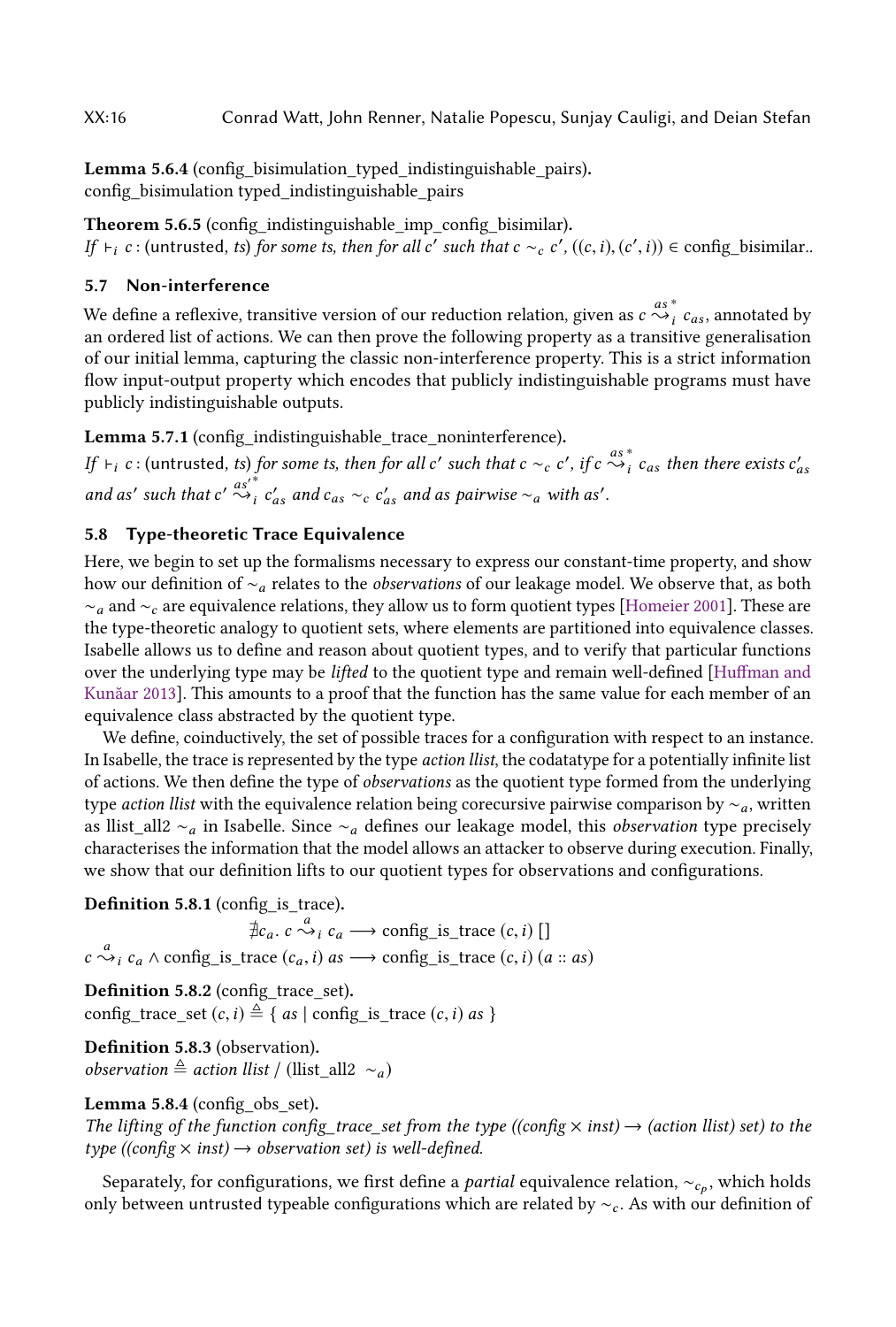bisimilarity, the instance is included, as typeability is always with respect to an instance. From this, we define the *partial* quotient type for untrusted typeable publicly indistinguishable configurations.

Definition 5.8.5 (config\_untrusted\_equiv).  $(c, i) \sim_{c_p} (c')$  $\ddot{\phantom{0}}$  $\left( \begin{array}{c} j \ \stackrel{\triangle}{=} c \sim_c c' \land \vdash_i c : (\text{untrusted, } ts) \land i = i' \end{array} \right)$ 

Lemma 5.8.6 (part\_equivp\_config\_untrusted\_equiv).  $\sim_{c_{\bm p}}$  is a partial equivalence relation.

Definition 5.8.7 (config\_untrusted\_quot). config\_untrusted\_quot  $\triangleq$  (c, i) /partial:  $\sim_{c_p}$ 

Our existing results for pairs of observably equivalent configurations can be easily restated as lifting results. For example, lemma [5.3.2](#page-12-1) becomes the following.

Lemma 5.8.8 (config untrusted quot config typing). The lifting of the typing judgement  $\vdash_i c : (tr, ts)$  from configuration to config\_untrusted\_quot is welldefined.

Lemma 5.8.9 (config\_untrusted\_quot\_obs\_set).

The lifting of the function config\_obs\_set from the type ((config  $\times$  inst)  $\rightarrow$  observation set) to the type (config\_untrusted\_quot  $\rightarrow$  observation set) is well-defined.

The proven well-definedness of this lifting amounts to a proof that, with respect to a given instance, every observably equivalent untrusted typeable configuration generates the same set of observations, or equivalently that the following type-theoretic "diagram" commutes whenever the abstraction to config untrusted quot is defined.



# <span id="page-16-0"></span>5.9 Constant-time

We now give a formal definition of the constant-time property we originally sketched (Section [5.4.3\)](#page-13-0). We establish CT-Wasm's titular theorem: all typed untrusted configurations are constant-time.

# Definition 5.9.1 (constant\_time).

constant\_time  $(c, i) \triangleq \forall c'. c \sim_c c' \longrightarrow \text{config\_obs\_set}(c, i) = \text{config\_obs\_set}(c', i)$ 

Theorem 5.9.2 (config\_untrusted\_constant\_time).

If  $\vdash_i c$  : (untrusted, ts) for some ts, then (c,i) is constant-time.

We can re-state this result as a property over config\_untrusted\_quot, by showing that the constanttime property lifts to the trivially true unary predicate over this type.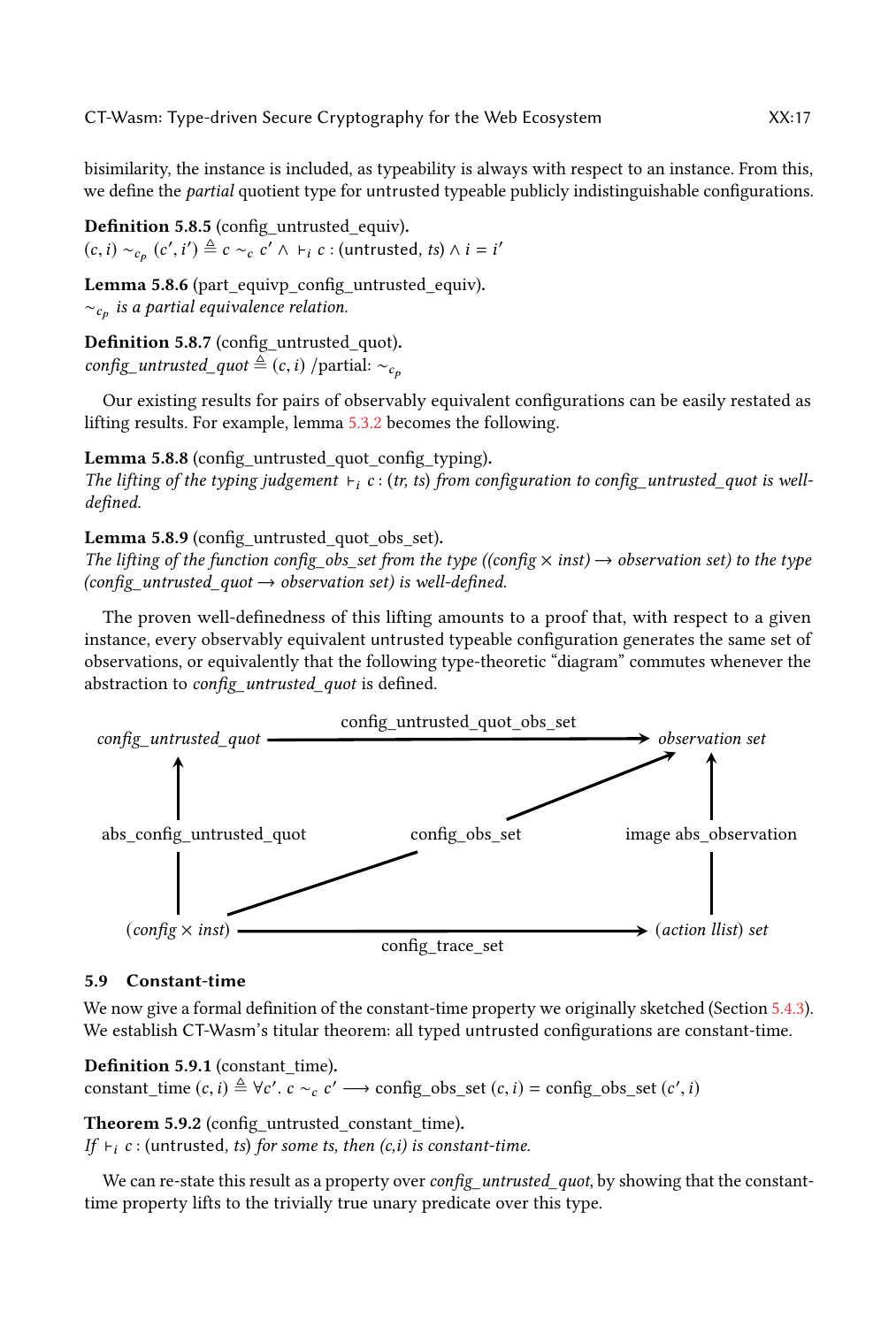XX:18 Conrad Watt, John Renner, Natalie Popescu, Sunjay Cauligi, and Deian Stefan

<span id="page-17-1"></span>Lemma 5.9.3 (config\_untrusted\_quot\_constant\_time).

The lifting of the predicate constant time from the type ((config  $\times$  inst)  $\rightarrow$  bool) to the type  $(config\_untrusted\_quot \rightarrow bool)$  is well-defined.

Lemma 5.9.4 (config\_untrusted\_quot\_constant\_time\_trivial). The lifted predicate of [5.9.3](#page-17-1) is equivalent to  $(\lambda x :: config_untrusted_quot. True)$ .

We additionally prove weaker versions of all of these results using a stronger definition of config\_is\_trace that is inductive rather than coinductive.

### <span id="page-17-0"></span>6 IMPLEMENTATION

In this section we describe our CT-Wasm implementations and supporting tools. We also describe our evaluation of the CT-Wasm language design and implementation, using several cryptographic algorithms as case studies.

#### <span id="page-17-3"></span>6.1 CT-Wasm Implementations

We provide two CT-Wasm implementations: a reference implementation and a native implementation for V8 as used in both Node.js and the Chromium browser. We describe these below.

6.1.1 Reference implementation. We extend the Wasm reference interpreter [\[WebAssembly](#page-28-14) [Community Group](#page-28-14) [2018d\]](#page-28-14) to implement the full CT-Wasm semantics. Beyond providing an easily understandable implementation of the spec, the reference interpreter serves two roles. First, it provides an easy to understand implementation of the CT-Wasm specification in a high-level language (ML), when compared to, say, the optimized V8 implementation. Moreover, the interpreter (unlike V8) operates on both bytecode and text-format CT-Wasm code. We found this especially useful for testing handwritten CT-Wasm crypto implementations and our V8 implementation of CT-Wasm. Second, the reference Wasm implementation also serves as the basis for a series of tools. In particular, we reuse the parsers, typed data structures, and testing infrastructure (among other parts) to build our ct2wasm and wasm2ct tools, and a verified type checker.

<span id="page-17-2"></span>6.1.2 V8 implementation. WebAssembly in both Node.js and Chromium is implemented in the V8 JavaScript engine. V8 parses Wasm bytecode, validates it, and directly compiles the bytecode to a low-level "Sea of Nodes" [\[Click and Paleczny](#page-26-22) [1995\]](#page-26-22) representation (also used by the JavaScript justin-time compiler), which is then compiled to native code. We extend V8 (version 6.5.254.40) to add support for CT-Wasm. We modify the Wasm front-end to parse our extended bytecode and validate our new types. We modify the back-end to generate code for our new instructions. While the parser modifications are straightforward, our validator fundamentally changes the representation of types. V8 assumes a one-to-one correspondence between the (Sea of Nodes) machine representation of types and Wasm types. This allows V8 to simply use type aliases instead of tracking Wasm types separately. Since s32 and s64 have the same machine representation as i32 and i64, respectively, our implementation cannot do this. Our CT-Wasm implementation, instead, tracks types explicitly and converts CT-Wasm types to their machine representation when generating code; since our approach is largely type-drive, the code generation for CT-Wasm is otherwise identical to that of Wasm. Through inspection of generated assembly code, we have observed that V8 does not compile the select instruction to constant-time platform assembly. We therefore implement a separate instruction selection for secret select so that the generated code is in constant-time.

CT-Wasm represents each instruction over secrets as a two-byte sequence—the first byte indicates if the operation is over a secret, the second indicates the actual instruction. We take this approach because the existing, single-byte instruction space is not large enough to account for all (public and secret) CT-Wasm instructions; introducing polymorphism is overly intrusive to the specification and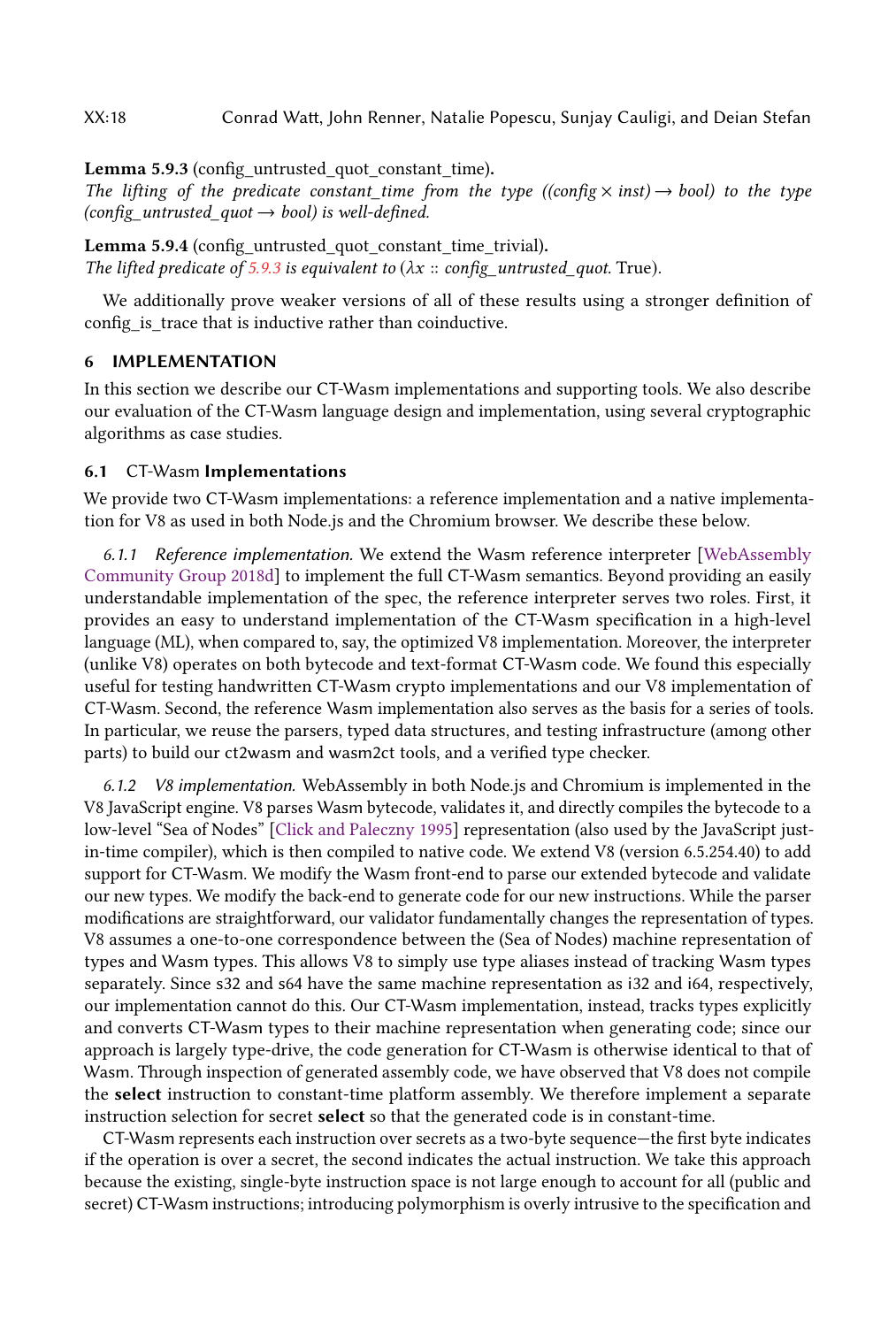V8 implementation. Importantly, this representation is backwards compatible: all public operations are encoded in a single byte, as per the Wasm spec. Indeed, all our modifications to the V8 engine preserve backwards compatibility—CT-Wasm is a strict superset of Wasm, and thus our changes do not affect the parsing, validation or code generation of legacy Wasm code.

#### 6.2 Verified Type Checker

We provide a formally verified type checker for CT-Wasm stacks, and integrate it with our extension of the OCaml reference implementation. This type checker does not provide the informative error messages of its unverified equivalent, so we include it as an optional command-line switch which toggles its use during the validation phase of CT-Wasm execution. We validate this type checker against our conformance tests, and our crypto implementations.

The type checker is extended from the original given by [\[Watt](#page-28-5) [2018\]](#page-28-5), however major modifications needed to be made to the original constraint system and proofs. The original type checker introduced an enhanced type system with polymorphic symbols; the type of an element of the stack during type checking could either be entirely unconstrained (polymorphic), or an exact value type. We must add an additional case to the constraint system in order to produce a sound and complete algorithm; it is possible for an element of the stack to have a type that is unconstrained in its representation, but must be guaranteed to be secret. This means that in addition to the original TAny and TSome constraint types, we must introduce the additional TSecret type, and extend all previous lemmas, and the soundness and completeness proofs, for this case.

### 6.3 CT-Wasm Developer Tools

We provide several tools that make it easier for developers to use CT-Wasm. ct2wasm, for example, allows developers to use CT-Wasm as a development language that compiles to existing, legacy Wasm runtimes. wasm2ct, on the other hand, helps developers rewrite existing Wasm code to CT-Wasm. We describe these below.

<span id="page-18-0"></span>6.3.1 ct2wasm. Constant-Time WebAssembly is carefully designed to not only enforce security guarantees purely by the static restrictions of the type system, but also be a strict syntactic and semantic superset of WebAssembly. These facts together mean that CT-Wasm can be used as a principled development language for cryptographic algorithms, with the final implementation distributed as base WebAssembly with the crypto-specific annotations removed. In this use-case, CT-Wasm functions as a security-oriented analogy to TypeScript [\[Microsoft](#page-27-3) [2018b\]](#page-27-3). TypeScript is a form of statically typed JavaScript, designed to facilitate a work-flow where a developer can complete their implementation work while enjoying the benefits of the type system, before transpiling the annotated code to base JavaScript for distribution to end users. Similarly, CT-Wasm facilitates a work-flow where cryptography implementers can locally implement their algorithms in Constant-Time WebAssembly in order to take advantage of the information flow checks and guarantees built into our type system, before distributing the final module as base WebAssembly.

We implement a tool, ct2wasm, analogous to the TypeScript compiler, for transpiling CT-Wasm code to bare Wasm. This tool first runs the CT-Wasm type checking algorithm, then strips security annotations from the code and removes the explicit coercions between secret and public values. Moreover, all secret select operations are rewritten to an equivalent constant-time sequence of bitwise operations, since, as previously mentioned in Section [6.1.2,](#page-17-2) the select instruction is not always compiled as constant-time. Like the TypeScript compiler [\[Microsoft](#page-27-20) [2018a\]](#page-27-20), ct2wasm does not guarantee the total preservation of all CT-Wasm semantics and language properties after translation, especially in the presence of other bare Wasm code not originally generated and type checked by our tool. However, we can offer some qualified guarantees even after translation.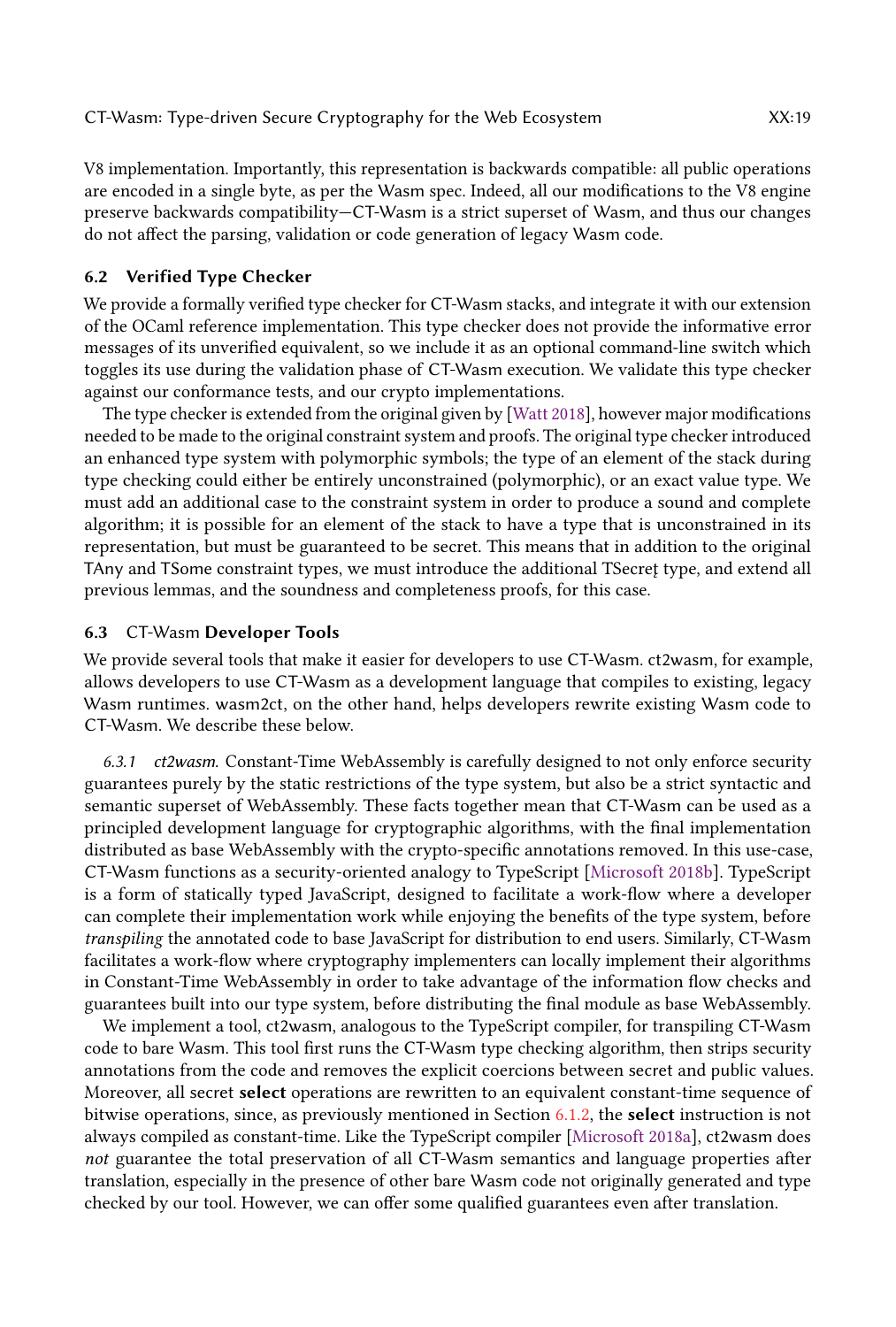With the exception of the call\_indirect instruction, the runtime behaviour of CT-Wasm instructions are not affected by their security annotations, as these are used only by the type system. The call\_indirect instruction exists to facilitate a dynamic function dispatch system emulating behaviour of higher order code, a pattern which is, to the best of our knowledge, non-existent in serious cryptographic implementations. Aside from this, bare WebAssembly interfacing with the generated code may violate some assumptions of the Constant-Time WebAssembly type system. For example, if the original code imports an untrusted function, it assumes that any secret parameters to that function will not be leaked. However at link-time, the type-erased code could have its import satisfied by a bare WebAssembly function which does not respect the untrusted contract.

ct2wasm detects these situations, and warns the developer wherever the translation may not be entirely semantics-preserving. We aim for a sound overapproximation, so that a lack of warnings can give confidence to the implementer that the translation was robust, but nevertheless one that is realistic enough that many CT-Wasm cryptographic implementations can be transpiled without warnings (see Section [6.4\)](#page-20-0).

By default, ct2wasm assumes that the host itself is a trusted environment. This matches the assumptions made throughout the paper. The tool offers an additional paranoid mode, which warns the developer about every way the module falls short of total encapsulation. These conditions are likely to be too strict for many real-world cryptographic implementations designed to be used in a JavaScript environment—the conditions imply that the host is not allowed direct access to the buffer where the encrypted message is stored. But, as Wasm becomes more ubiquitous, this mode could provide additional guarantees to self-contained Wasm applications (e.g., the Nebulet micro-kernel [\[Nebulet](#page-27-21) [2018\]](#page-27-21)) that do not rely on a JavaScript host to execute.

6.3.2 wasm2ct. CT-Wasm is a useful low-level language for implementing cryptographic algorithms from the start, much like qhasm [\[Bernstein](#page-26-23) [2007\]](#page-26-23) and Jasmim [\[Almeida et al.](#page-25-3) [2017\]](#page-25-3). But, unlike qhasm and Jasmin, WebAssembly is not a domain-specific language and developers may already have crypto Wasm implementations. To make it easier for developers to port such Wasm implementations to CT-Wasm, we provide a prototype tool, wasm2ct, that semi-automatically rewrites Wasm code to CT-Wasm.

At its core, wasm2ct implements an inference algorithm that determines the security labels of local variables, functions, and globals.[2](#page-19-0) Our inference algorithm is conservative and initially assumes that every value is secret. It then iteratively traverses functions and, when assumptions are invalidated, relabels values (and the operations on those values) to public as necessary. For example, when encountering a **br\_if** instruction, wasm2ct relabels the operand to public and traverses the function AST backwards to similarly relabel any of the values the operands it depends on. For safety, our tool does not automatically insert any declassification instructions. Instead, the developer must insert such instructions explicitly when the label of a value cannot be unified.

Beyond manually inserting declassify instructions, wasm2ct also requires developers to manually resolve the sensitivity of certain memory operations. wasm2ct does not (yet) reason about memories that have mixed sensitivity data: statically determining whether a memory load at a dynamic index is public in the presence of secret memory writes is difficult. Hence, wasm2ct assumes that all memory is secret—it does not create a separate module to automatically partition the public and secret parts. In such cases, the developer must resolve the type errors manually—a task we found to be relatively easy given domain knowledge of the algorithm. We leave the development of a

<span id="page-19-0"></span> $^2$  wasm2ct operates at semantic level to allow non-local, cross-function inference, but also supports a syntactic mode which rewrites Wasm text format's S-expressions. We found both to be useful: the former in porting TEA and Salsa20 without manual intervention, the latter in semi-automatically porting the TweetNaCl library.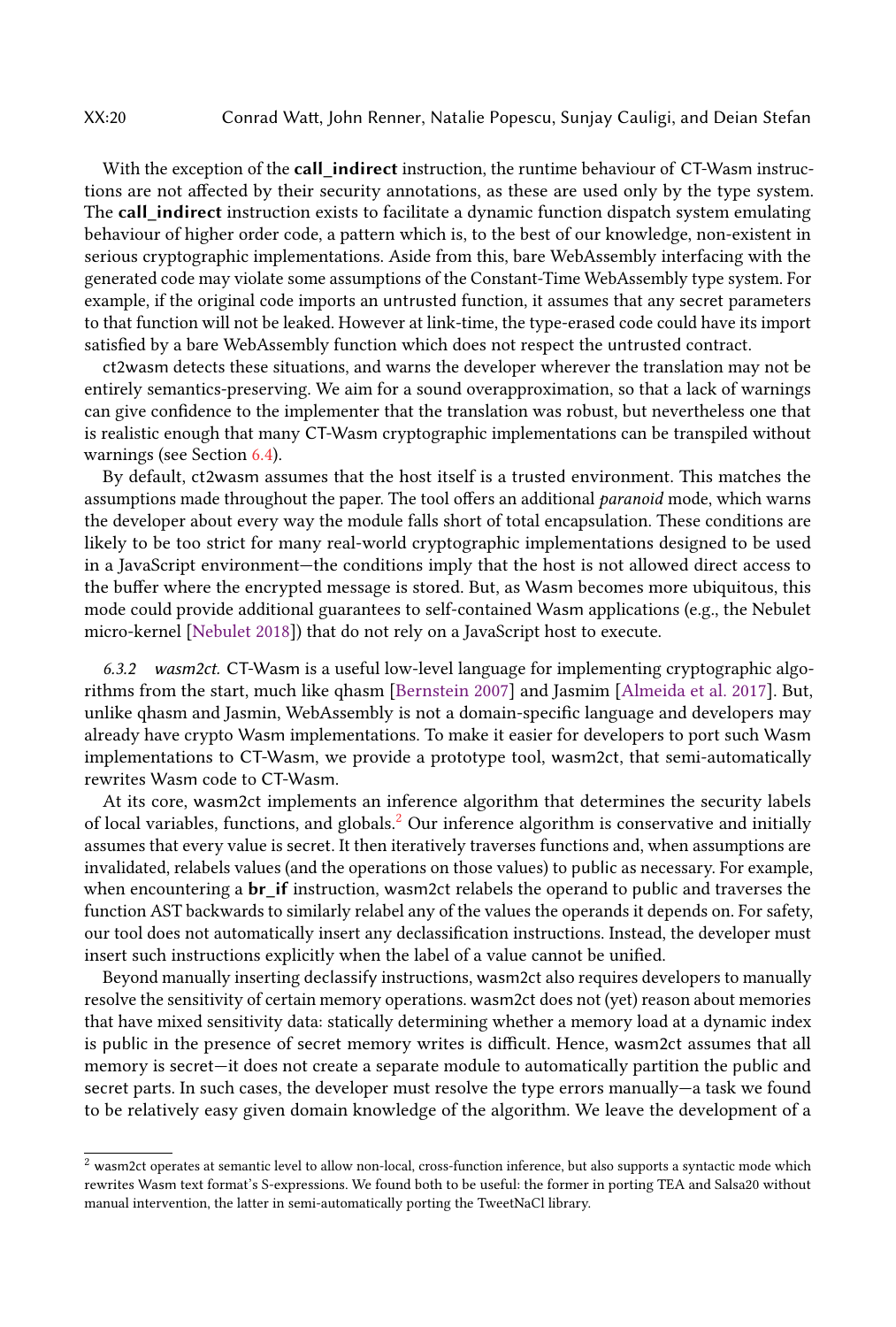more sophisticated tool (e.g., based on symbolic execution [\[Baldoni et al.](#page-25-7) [2018\]](#page-25-7)) that can precisely reason about memory—at least for crypto implementations—to future work.

### <span id="page-20-0"></span>6.4 Evaluation

We evaluate the design and implementation of CT-Wasm by answering the following questions:

- (1) Can CT-Wasm be used to express real-world crypto algorithms securely?
- (2) What is the overhead of CT-Wasm?
- (3) Does CT-Wasm (and ct2wasm) produce code that runs in constant-time?

To answer these questions, we manually implement three cryptographic algorithms in CT-Wasm: the Salsa20 stream cipher [\[Bernstein](#page-26-7) [2008\]](#page-26-7), the SHA-256 hash function [\[NIST](#page-27-22) [2002\]](#page-27-22), and the TEA block cipher [\[Wheeler and Needham](#page-28-15) [1994\]](#page-28-15).<sup>[3](#page-20-1)</sup> Following [\[Barthe et al.](#page-25-0) [2014\]](#page-25-0), we chose these three algorithms because they are designed to be constant-time and should be directly expressible in CT-Wasm. Our implementations are straightforward ports of their corresponding C reference implementations [\[Bernstein](#page-25-8) [2005c;](#page-25-8) [Conte](#page-26-24) [2012;](#page-26-24) [Wheeler and Needham](#page-28-15) [1994\]](#page-28-15). For both Salsa20 and TEA, we label keys and messages as secret; for SHA-256, like [\[Barthe et al.](#page-25-0) [2014\]](#page-25-0), we treat the input message as secret.

Beyond these manual implementations, we also port an existing Wasm implementation of the TweetNaCl library [\[Bernstein et al.](#page-26-4) [2014;](#page-26-4) [Stüber](#page-28-16) [2017\]](#page-28-16). This library implements the full NaCl API [\[Bernstein et al.](#page-26-20) [2016\]](#page-26-20), which exposes 32 functions. Internally, these functions are implemented using the XSalsa20, SHA-512, Poly1305, and X25519 cryptographic primitives. For this library, we use the wasm2ct tool to semi-automatically label values; most inputs are secret, represented as (public) "pointers" into the secret memory.

We also use ct2wasm to strip labels and produce fully unannotated versions all our CT-Wasm algorithms. We run ct2wasm with *paranoid* mode off, since this corresponds to our current security model. ct2wasm reported no warnings for any of the ports, i.e., no parts of the translations were flagged as endangering the preservation of semantics, given our previously stated assumptions.

To ensure that our ports are correct, we test our implementations against JavaScript counterparts. For Salsa20 and SHA-256, we test our ports against existing JavaScript libraries, handling 4KB and 8KB inputs [\[Bubelich](#page-26-25) [2017;](#page-26-25) [Johnston and Contributors](#page-27-23) [2017\]](#page-27-23). For TEA, we implement the algorithm in JavaScript and test both our CT-Wasm and JavaScript implementations against the C reference implementation, handling 8 byte inputs [\[Wheeler and Needham](#page-28-15) [1994\]](#page-28-15). Finally, for TweetNaCl, we use the Wasm library's test suite [\[Stüber](#page-28-16) [2017\]](#page-28-16).

Experimental setup. We run all our tests and benchmarks on an a 24-core, 2.1GHz Intel Xeon 8160 machine with 1TB of RAM, running Arch Linux (kernel 4.16.13). We use Node.js version 9.4.0 and Chromium version 65.0.3325.125, both using V8 version 6.5.254.40, for all measurements. Unless otherwise noted, our reported measurements are for Node.js. For each manually-ported crypto primitive we run the benchmark for 10,000 iterations, Salsa20 and SHA-256 processing 4KB and 8KB input messages, TEA processing 8B blocks. For TweetNaCl, we use the library's existing benchmarking infrastructure to run each function for 100 iterations, since they process huge input messages (approximately 23MB). We report the median of these benchmarks.

6.4.1 Expressiveness. With declassify, CT-Wasm can trivially express any cryptographic algorithm, even if inputs are annotated as secret, at the cost of security. We thus evaluate the expressiveness of the untrusted subset of CT-Wasm that does not rely on declassify. In particular,

<span id="page-20-1"></span><sup>3</sup> TEA and several variants of the block cipher are vulnerable and should not be used in practice [\[Hernandez and Isasi](#page-26-26) [2004;](#page-26-26) [Hong et al.](#page-27-24) [2003;](#page-27-24) [Kelsey et al.](#page-27-25) [1997\]](#page-27-25). We only implement TEA to evaluate our language as a measure of comparison with [\[Barthe et al.](#page-25-0) [2014\]](#page-25-0).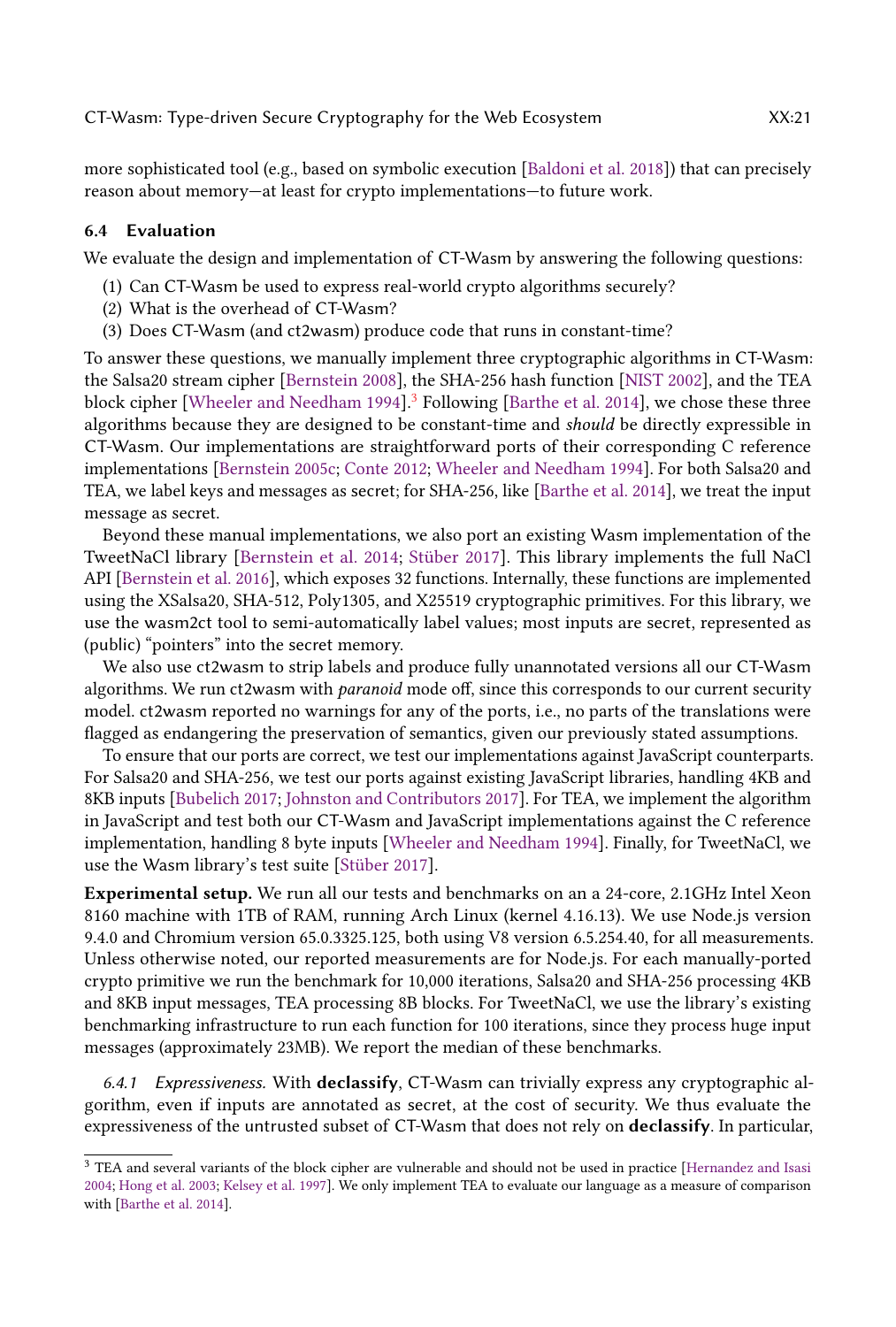<span id="page-21-0"></span>

|           |         | CT-Wasm Node | Vanilla Node |       |         |
|-----------|---------|--------------|--------------|-------|---------|
|           | CT-Wasm | Wasm         | ct2wasm      | Wasm  | ct2wasm |
| Salsa20   | 0.013   | 0.011        | 0.019        | 0.011 | 0.010   |
| SHA-256   | 0.014   | 0.012        | 0.013        | 0.012 | 0.012   |
| TE A      | 0.004   | 0.003        | 0.004        | 0.003 | 0.004   |
| TweetNaCl | 0.272   | 0.141        | 0.237        | 0.133 | 0.222   |
|           |         |              |              |       |         |

Fig. 7. Median validation time (ms) of our ported crypto primitives and TweetNaCl library. We report the performance of our CT-Wasm port, the original Wasm implementation, and the ct2wasm stripped version for our modified Node.js runtime and an unmodified, vanilla Node.

we are interested in understanding to what degree real-world crypto algorithms can be implemented as untrusted code and, when this is not possible, if the use of declassify sparse and easy to audit.

We find that all crypto primitives—TEA, Salsa20, XSalsa20, SHA-256, SHA-512, Poly1305, and X25519—can be implemented as untrusted code. This is not very surprising since the algorithms are designed to be implemented in constant-time. Our port of Poly1305 did, however, require some refactoring to be fully untrusted. Specifically, we refactor an internal function (poly1305\_blocks) to take a public value as a function argument instead of a reference to a public memory cell.

The TweetNaCl library requires a single declassify instruction, in the crypto\_secretbox API, i.e., the API that implements secret-key authenticated encryption. As shown in Fig. [1,](#page-4-0) we use declassify in the decryption function (crypto\_secretbox\_open) to return early if the ciphertext fails verification; this leak is benign, as the attacker already knows that any modifications to the ciphertext will fail verification [\[Bernstein et al.](#page-26-20) [2016\]](#page-26-20). A naive port of TweetNaCl (e.g., as automatically generated by wasm2ct) would also require declassification in the crypto\_sign\_open API. This function operates on public data—it performs public-key verification, but relies on helper functions that are used by other APIs that compute on secrets. Since CT-Wasm does not support polymorphism over secrets, the results of these functions would need to be declassified. Trading-off bytecode size for security, we instead refactor this API to a separate untrusted module and copy these helper functions to compute on public data.

6.4.2 Overhead. Using our TweetNaCl and our manually ported cryptographic algorithms, we measure the overhead of CT-Wasm on three dimensions—bytecode size, validation time, and execution time. Our extended instruction set imposes a modest overhead in bytecode size due to our new annotations but imposes no overhead on non-cryptographic Wasm code. We also find that CT-Wasm does not meaningfully affect validation or runtime performance.

Bytecode size. Since CT-Wasm represents instructions over secrets as a two-byte sequence, an annotated CT-Wasm program will be as large or larger than its unannotated counterpart. For the TweetNaCl library, the unannotated, original Wasm compiles to 21,662 bytes; the bytecode size of our semi-automatically annotated CT-Wasm version— including functions in the signing API that must be duplicated with public and secret versions—is 40,050 bytes, an overhead of roughly 85%. For our hand-annotated implementations of SALSA20, SHA256, and TEA, we measure the mean overhead to be 15%. The additional overhead for TweetNaCl is directly from the code duplication the overhead of an earlier implementation that used **declassify** was roughly 18%—an overhead that can be reduced with techniques such as label polymorphism [\[Myers et al.](#page-27-12) [2001\]](#page-27-12).

Validation. We measure the performance of the CT-Wasm type checker when validating both annotated and unannotated (via ct2wasm) code and compare its performance with an unmodified validator. Figure [7](#page-21-0) summarizes our measurements. We find that our baseline validator is 14% slower than an unmodified validator, a slowdown we attribute to our representation of CT-Wasm types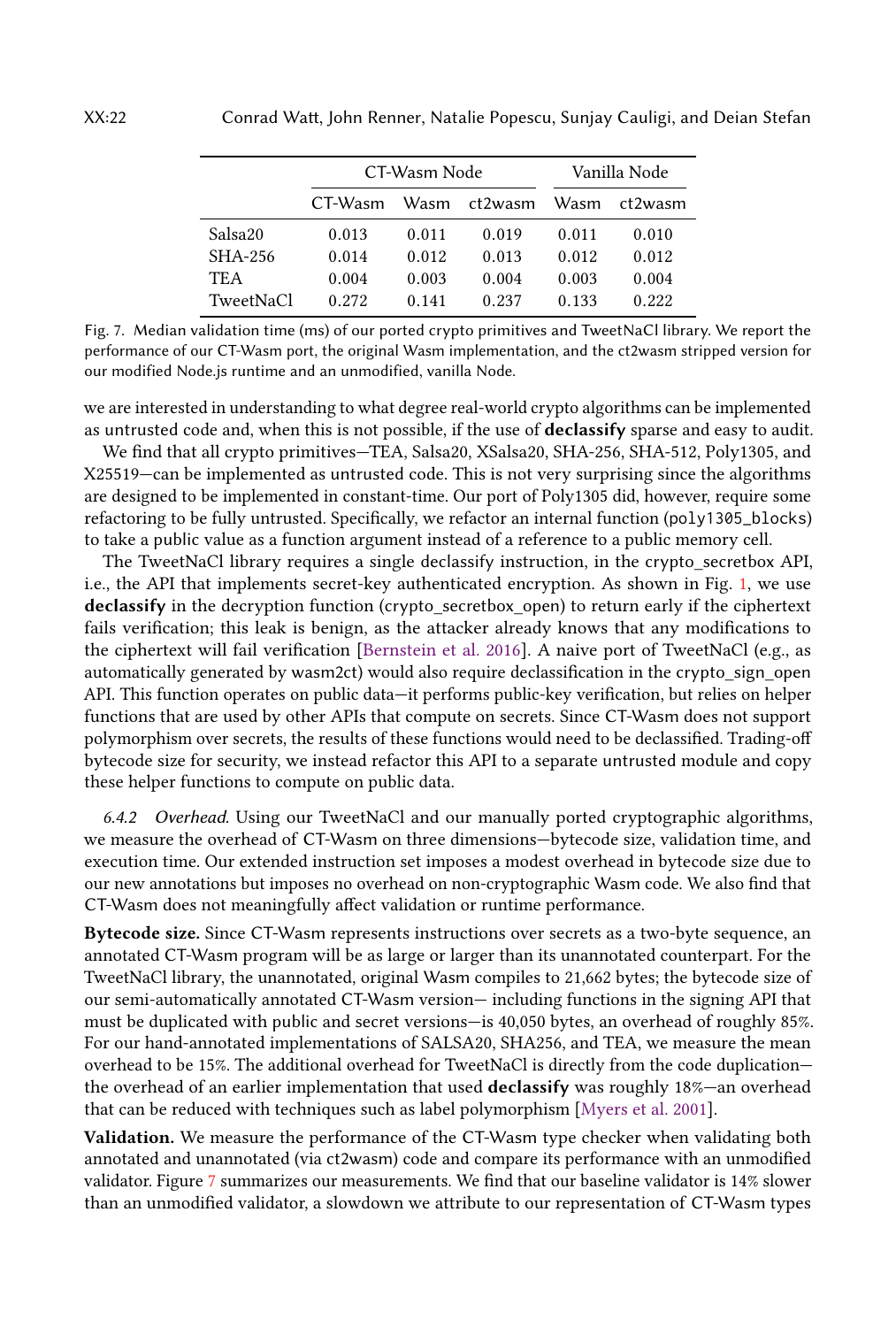<span id="page-22-0"></span>



(See section [6.1\)](#page-17-3). Moving from unannotated code to annotated code incurs a cost of 20%. This is directly from the larger binary—validation in V8 is implemented as a linear walk over the bytecode. Note that though these relative slowdowns seem high, the absolute slowdowns are sub-millisecond, only occur once in the lifetime of the program, and thus have no meaningful impact on applications.

Runtime. As with validation, we measure the impact of both our modified engine and of CT-Wasm annotations on runtime performance. We compare our results with reference JavaScript implementations in the case of Salsa20, SHA-256, and TEA; we compare our results with the reference TweetNaCl Wasm implementation. For both Node.js and Chromium we find that our modifications to the runtimes do not impact performance and that CT-Wasm generated code is on par with Wasm code—the mean performance overhead is less than 1%. We find our TweetNaCl implementation to be as fast as the original Wasm implementation for all the NaCl functions. Fig. [8](#page-22-0) compares our manual ports with JavaScript implementations: Wasm and CT-Wasm are comparable and faster than JavaScript for both Salsa20 and SHA-256. The TEA JavaScript implementation is faster than the Wasm counterparts; we believe this is because the JavaScript implementation can be more easily optimized than Wasm code that requires crossing the JavaScript-Wasm boundary.

6.4.3 Security. To empirically evaluate the security of our implementations, we run a modified version of dudect [\[Reparaz et al.](#page-27-26) [2017\]](#page-27-26). The dudect tool runs a target program multiple times on different input classes, collects timing information and performs some statistical analysis on the timing data to distinguish the distributions of the input classes. We modify dudect to more easily use it within our existing JavaScript infrastructure. Specifically, we modify the tool to read timing information from a file and not measure program execution times itself. This allows us to record time stamps before and after running a crypto algorithm, and ignore the effects of JavaScript engine boot up time, Wasm validation, etc.

We run our modified version of dudect on the CT-Wasm and ct2wasm versions of Salsa20, SHA-256, TEA, and TweetNaCl's secretbox API. Following the methodology in [\[Reparaz et al.](#page-27-26) [2017\]](#page-27-26), we measure the timing of an all-zero key versus randomly generated keys (or messages, in the case of SHA-256). All other inputs are zeroed out. We take 45 million measurements, each measurement running 10 iterations of the respective algorithm. For algorithms that can take an arbitrary message size, we use messages of 64 bytes in length. dudect compares the timing distributions of the two input classes using the Welch's t-test, with a cutoff of  $|t| > 10$  to disprove the null hypothesis that the two distributions are the same. As seen in Figure [9a,](#page-23-1) our CT-Wasm and ct2wasm implementations for the TweetNaCl secretbox code have  $|t|$  values well below the threshold of 10; this is the case for all our other algorithms as well.

Beyond ensuring that our CT-Wasm implementations are constant-time, running dudect revealed the subtlety of using JavaScript for crypto. In an early implementation of the Salsa20 JavaScript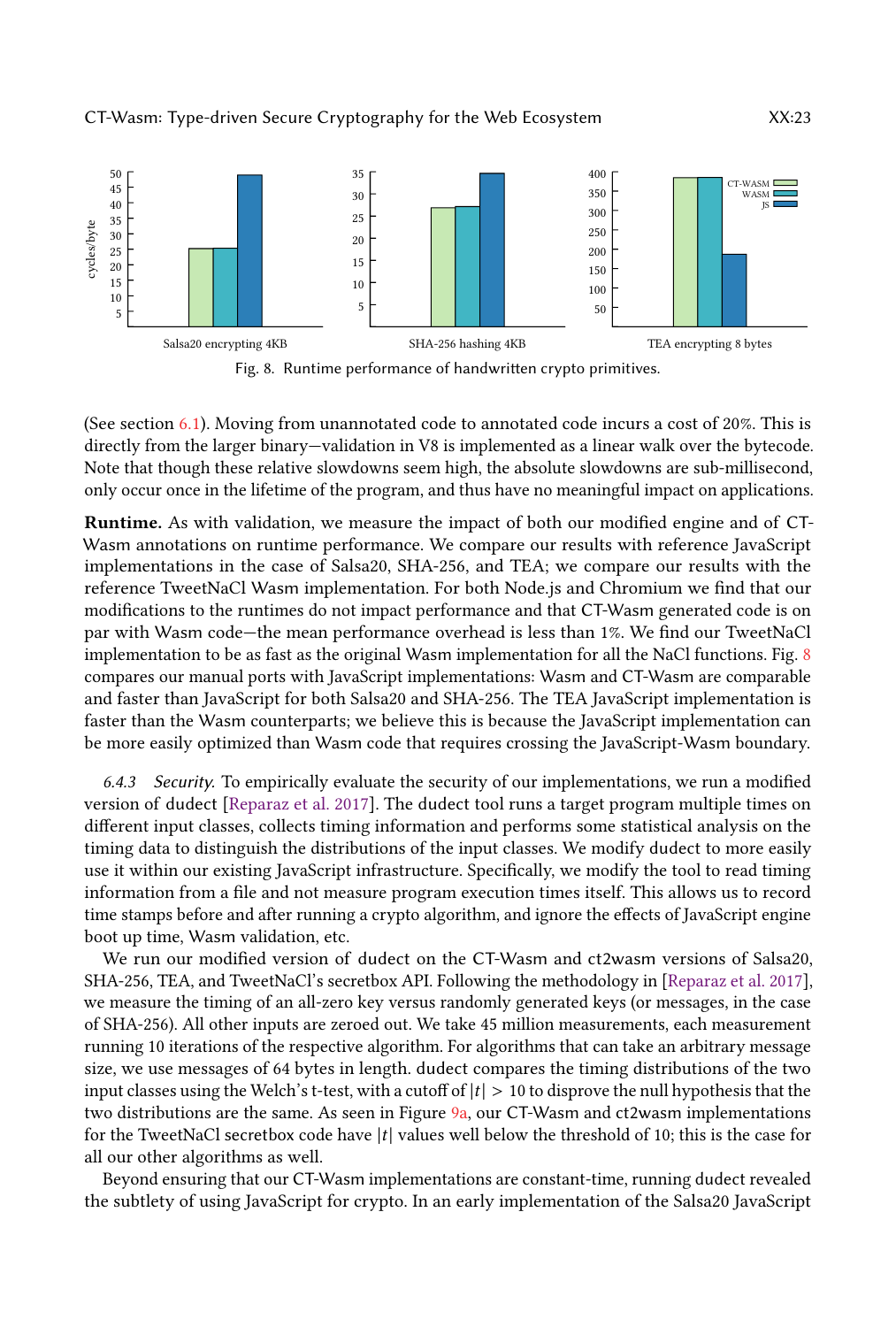<span id="page-23-1"></span>

(a) TweetNaCl secretbox implementation, CT-Wasm (b) Salsa20 CT-Wasm implementation, broken and ct2wasm JavaScript harness

Fig. 9. dudect measurements for various cryptographic algorithms.

harness, we stored keys as arrays of 32-bit integers instead of byte arrays before invoking the CT-Wasm algorithm. As seen in Figure [9b,](#page-23-1) this version of the harness was decidedly not constant-time. We believe that time variability is due to JavaScript transparently boxing/unboxing larger integer values, such as those in the randomly generated keys, but leaving smaller integer values alone, such as the all-zero keys.

We also discovered a second interesting case while measuring the SHA-256 JavaScript implementation: calling the hash update function once per iteration, instead of 10, caused the timing distributions to diverge wildly, with  $|t|$ -statistics well over 300. Placing the function call inside a loop, even for just a single iteration, caused the distributions to become aligned again, with  $|t|$ -statistics back under the threshold of 10. We did not observe this behavior for the CT-Wasm SHA-256 implementation and hypothesize that this time variability was due to JavaScript function inlining. We leave investigation of JavaScript timing variabilities and their impact to future work.

### <span id="page-23-0"></span>7 RELATED WORK

An initial high-level design for CT-Wasm, which this work entirely supersedes, has been previously described [\[Renner et al.](#page-27-27) [2018\]](#page-27-27).

Low-level crypto DSLs. Bernstein's qhasm [\[Bernstein](#page-26-23) [2007\]](#page-26-23) is an assembly-level language used to implement many cryptographic routines, including the core algorithms of the NaCl library. However, the burden is still on the developer to write constant-time code, as qhasm has no notion of non-interference. CAO [\[Barbosa et al.](#page-25-9) [2012\]](#page-25-9) and Cryptol [\[Galois](#page-26-27) [2016\]](#page-26-27) are higher-level DSLs for crypto implementations, but do not have verified non-interference guarantees.

Vale [\[Bond et al.](#page-26-10) [2017\]](#page-26-10) and Jasmin [\[Almeida et al.](#page-25-3) [2017\]](#page-25-3) are structured assembly languages targeting high-performance cryptography, and have verification systems to prove freedom from side-channels in addition to functional correctness. Vale and Jasmin both target native machine assembly, and rely upon the Dafny verification system [\[Leino](#page-27-28) [2010\]](#page-27-28). Vale uses a flow-sensitive type system to enforce non-interference, while Jasmin makes assertions over a constructed product program with each compilation. This work does not consider functional correctness in CT-Wasm, and uses a very simple type system to enforce non-interference. This approach scales better in the context of a user's browser quickly verifying a downloaded script for use in a web application.

High-level crypto DSLs. The HACL<sup>\*</sup> [\[Zinzindohoué et al.](#page-28-6) [2017\]](#page-28-6) cryptographic library is written in constrained subsets of the F\* verification language that can be compiled to C. Like CT-Wasm, HACL\* provides strong non-interference guarantees. Unlike CT-Wasm, though, the proof burden is on the developer and does not come for free, i.e., it is not enforce by type system directly. Though it currently compiles to C, the HACL\* authors are also targeting Wasm as a compilation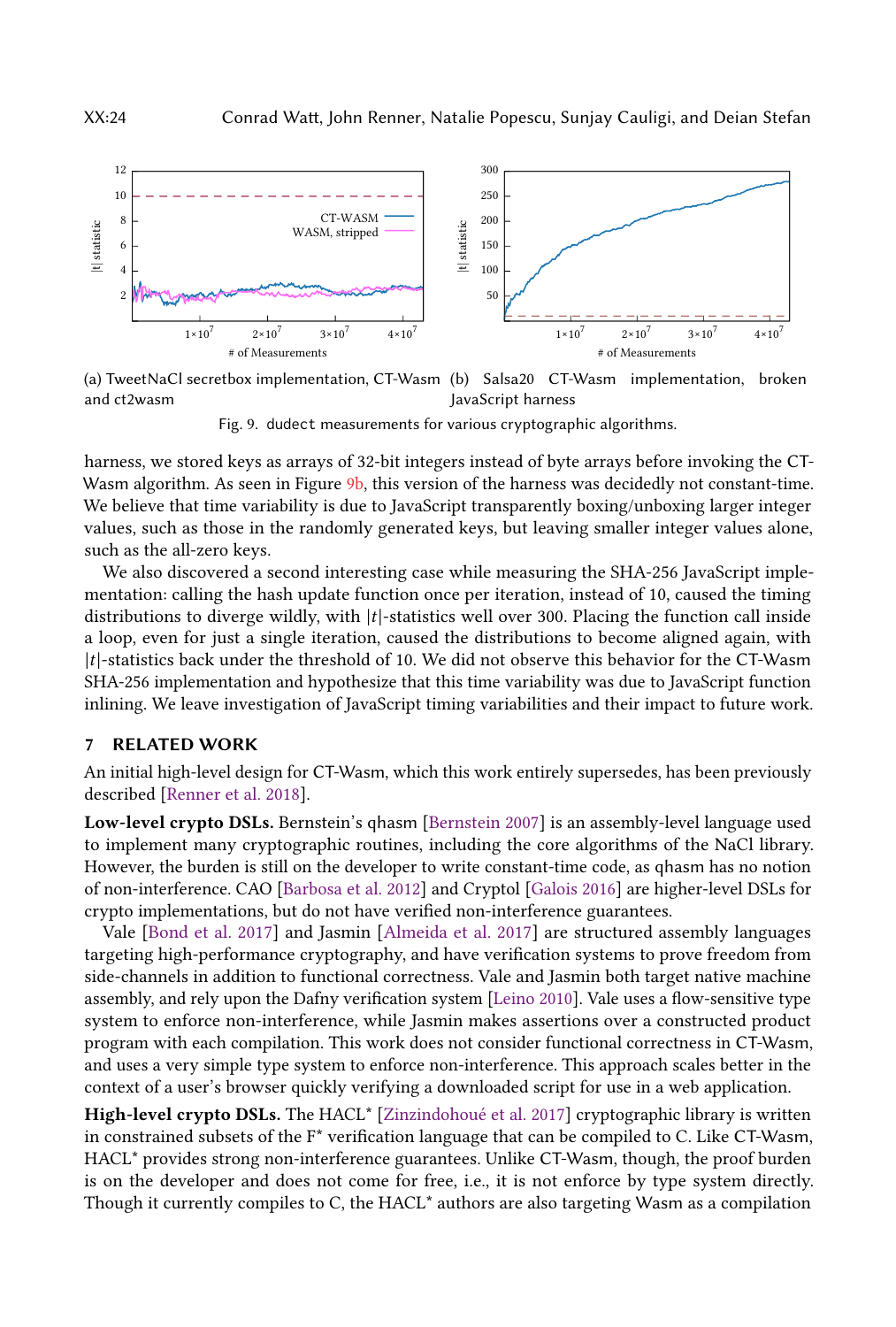target [\[Project Everest](#page-27-29) [2018\]](#page-27-29). FaCT [\[Cauligi et al.](#page-26-11) [2017\]](#page-26-11) is a high-level language that compiles to LLVM which it then verifies with ct-verif [\[Almeida et al.](#page-25-5) [2016b\]](#page-25-5). CAO [\[Barbosa et al.](#page-25-10) [2014,](#page-25-10) [2012\]](#page-25-9) and Cryptol [\[Galois](#page-26-27) [2016\]](#page-26-27) are high-level DSLs for crypto implementations, but do not have verified non-interference guarantees. All these efforts are complementary to our low-level approach.

Leakage models. Our leakage model derives much of its legitimacy from existing work on the side-channel characteristics of low-level languages, both practical [\[Cryptography Coding Standard](#page-26-8) [2016;](#page-26-8) [Reparaz et al.](#page-27-26) [2017\]](#page-27-26) and theoretical [\[Almeida et al.](#page-25-5) [2016b;](#page-25-5) [Barthe et al.](#page-25-0) [2014;](#page-25-0) [Blazy et al.](#page-26-9) [2017\]](#page-26-9). We aim to express our top level security information flow and constant-time properties in a way that is familiar to readers of these works. Where our work differs from the above works on constant-time is in our representation of observations. We draw inspiration from the equivalence relation-based formalizations described by [\[Sabelfeld and Myers](#page-28-9) [2006\]](#page-28-9) for timing sensitive non-interference, which treats the number of semantic steps as its observation of a program execution. This is fundamentally related, and sometimes even given as synonymous, to the constant-time condition [\[Barthe et al.](#page-25-0) [2014\]](#page-25-0). More generally, our equivalence relation-based observations are similar to the abstractions used by [\[Barthe et al.](#page-25-11) [2017,](#page-25-11) [2018\]](#page-25-12). To the best of our knowledge, our proof work is the first to use quotient types to connect such a low view equivalence representation of an attacker's observational power [\[Sabelfeld and Myers](#page-28-9) [2006\]](#page-28-9) to a proof of a leakage model-based constant-time property.

The literature on non-interference above is split as to whether traces and their associated properties are expressed inductively or coinductively. We give both interpretations, with the coinductive definition additionally capturing an observation equivalence guarantee between publicly indistinguishable non-terminating programs, encoding that even if a program does not terminate, timing side-channels from visible intermediate side-effects will not leak secret values. [\[Popescu et al.](#page-27-17) [2012\]](#page-27-17) give a coinductive treatment of the non-interference property, but for an idealized language, and do not connect it to the constant-time property as discussed in cryptography works, claiming that the properties we in fact prove of the CT-Wasm type system are "too harsh requirements" for a realistic language.

### <span id="page-24-0"></span>8 FUTURE WORK

We have described two approaches to using CT-Wasm, either as a native implementation of a "development language" for base Wasm. As an intermediate between these two, CT-Wasm can be "implemented" in existing engines by poly-filling the WebAssembly API to validate CT-Wasm code and rewrite it to Wasm. Doing this efficiently is, unfortunately, not as simple as compiling ct2wasm to JavaScript or WebAssembly—to avoid pauses due to validation, ct2wasm must be implemented efficiently (e.g., at the very least as a streaming validator).

While we have experimentally validated that our cryptography implementations do not show input-dependant timing characteristics, the V8 WebAssembly implementation is still relatively new. Future implementations may implement aggressive optimizations that could interfere with our guarantees. A principled investigation of the possible implications of heuristically triggered JIT optimizations on the timing characteristics of WebAssembly would allow us to maintain our guarantees in the presence of more aggressive compiler behaviours.

We foresee CT-Wasm to be useful not only as a development language but also as target language for higher-level crypto languages. Since some of these language (e.g., HACL\* [\[Zinzindohoué et al.](#page-28-6) [2017\]](#page-28-6) and FaCT [\[Cauligi et al.](#page-26-11) [2017\]](#page-26-11)) are already starting to target WebAssembly, it would be fruitful extending these projects to target CT-Wasm as a secure target language instead. At the same time, extending wasm2ct to (fully) automatically infer security annotations from base Wasm would potentially prove yet more useful—this would allow developers to compile C/C++ libraries such as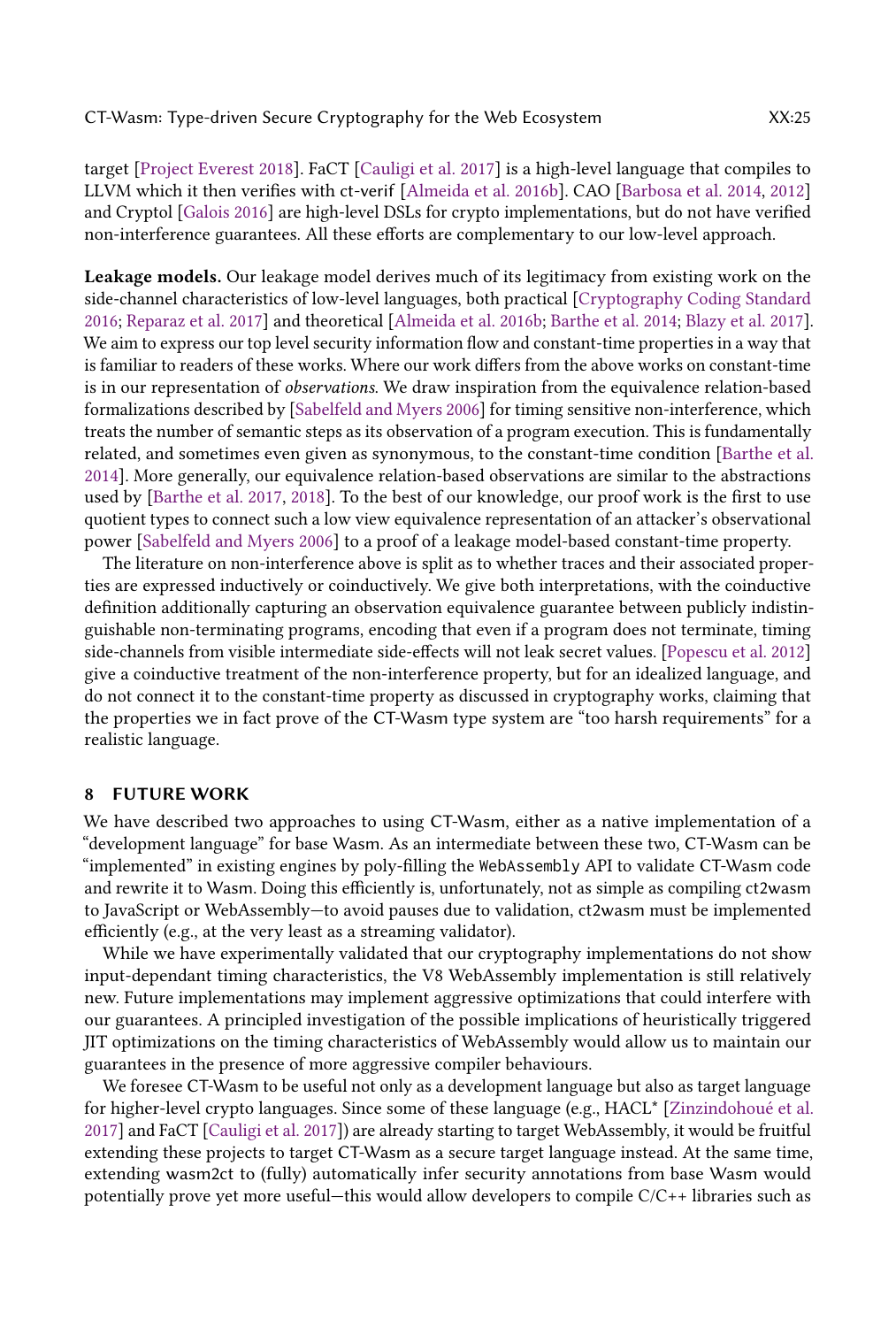XX:26 Conrad Watt, John Renner, Natalie Popescu, Sunjay Cauligi, and Deian Stefan

libsodium [\[Denis, Frank](#page-26-28) [2018\]](#page-26-28) to Wasm (e.g., with Emscripten [\[Zakai](#page-28-17) [2015\]](#page-28-17)) and use wasm2ct to ensure they are secure.

# 9 CONCLUSION

We have presented the design and implementation of Constant-Time WebAssembly, a low-level bytecode language that extends WebAssembly to allow developers to implement verifiably secure crypto algorithms. CT-Wasm is fast, flexible enough to implement real-world crypto libraries, and both mechanically verified and experimentally measured to produce constant-time code. Inspired by TypeScript, CT-Wasm is designed to be usable today, as a development language for existing, base Wasm environments. Both as a native and development language, CT-Wasm provides a principled direction for improving the quality and auditability of web platform cryptography libraries while maintaining the convenience that has made JavaScript successful.

# ACKNOWLEDGMENTS

We thank Andreas Rossberg and Peter Sewell for their support during this work. We thank Dan Gohman for insightful discussions. Conrad Watt is supported by an EPSRC Doctoral Training award, and the REMS EPSRC program grant (EP/K008528/1). This work was supported in part by a gift from Cisco and by the CONIX Research Center, one of six centers in JUMP, a Semiconductor Research Corporation (SRC) program sponsored by DARPA.

# REFERENCES

- <span id="page-25-3"></span>José Bacelar Almeida, Manuel Barbosa, Gilles Barthe, Arthur Blot, Benjamin Grégoire, Vincent Laporte, Tiago Oliveira, Hugo Pacheco, Benedikt Schmidt, and Pierre-Yves Strub. 2017. Jasmin: High-assurance and high-speed cryptography. In Proceedings of the 2017 ACM SIGSAC Conference on Computer and Communications Security. ACM, 1807–1823.
- <span id="page-25-4"></span>José Bacelar Almeida, Manuel Barbosa, Gilles Barthe, and François Dupressoir. 2016a. Verifiable Side-Channel Security of Cryptographic Implementations: Constant-Time MEE-CBC. In Revised Selected Papers of the 23rd International Conference on Fast Software Encryption - Volume 9783 (FSE 2016). Springer-Verlag New York, Inc., New York, NY, USA, 163–184. [https://doi.org/10.1007/978-3-662-52993-5\\_9](https://doi.org/10.1007/978-3-662-52993-5_9)
- <span id="page-25-5"></span>Jose Bacelar Almeida, Manuel Barbosa, Gilles Barthe, François Dupressoir, and Michael Emmi. 2016b. Verifying Constant-Time Implementations. In 25th USENIX Security Symposium (USENIX Security 16). USENIX Association, Austin, TX, 53–70. <https://www.usenix.org/conference/usenixsecurity16/technical-sessions/presentation/almeida>
- <span id="page-25-6"></span>Marc Andrysco, David Kohlbrenner, Keaton Mowery, Ranjit Jhala, Sorin Lerner, and Hovav Shacham. 2015. On Subnormal Floating Point and Abnormal Timing. In Proceedings of the 2015 IEEE Symposium on Security and Privacy (SP '15). IEEE Computer Society, Washington, DC, USA, 623–639. <https://doi.org/10.1109/SP.2015.44>
- <span id="page-25-7"></span>Roberto Baldoni, Emilio Coppa, Daniele Cono D'Elia, Camil Demetrescu, and Irene Finocchi. 2018. A Survey of Symbolic Execution Techniques. ACM Comput. Surv. 51, 3, Article 50 (2018).
- <span id="page-25-10"></span>Manuel Barbosa, David Castro, and Paulo F. Silva. 2014. Compiling CAO: From Cryptographic Specifications to C Implementations. In Principles of Security and Trust, Martín Abadi and Steve Kremer (Eds.). Springer Berlin Heidelberg, Berlin, Heidelberg, 240–244.
- <span id="page-25-9"></span>Manuel Barbosa, Andrew Moss, Dan Page, Nuno F. Rodrigues, and Paulo F. Silva. 2012. Type Checking Cryptography Implementations. In Fundamentals of Software Engineering, Farhad Arbab and Marjan Sirjani (Eds.). Springer Berlin Heidelberg, Berlin, Heidelberg, 316–334.
- <span id="page-25-0"></span>Gilles Barthe, Gustavo Betarte, Juan Campo, Carlos Luna, and David Pichardie. 2014. System-level Non-interference for Constant-time Cryptography. In Proceedings of the 2014 ACM SIGSAC Conference on Computer and Communications Security (CCS '14). ACM, New York, NY, USA, 1267–1279. <https://doi.org/10.1145/2660267.2660283>
- <span id="page-25-11"></span>Gilles Barthe, Benjamin GrÃľgoire, and Vincent Laporte. 2017. Provably secure compilation of side-channel countermeasures. Cryptology ePrint Archive, Report 2017/1233. (2017). [https://eprint.iacr.org/2017/1233.](https://eprint.iacr.org/2017/1233)
- <span id="page-25-12"></span>Gilles Barthe, Benjamin GrÃľgoire, and Vincent Laporte. 2018. Secure compilation of side-channel countermeasures: the case of cryptographic "constant-time". In Computer Security Foundations Symposium (CSF), 2018 IEEE 31st. IEEE.

<span id="page-25-1"></span>Daniel J Bernstein. 2005a. Cache-timing attacks on AES. (2005).

- <span id="page-25-2"></span>Daniel J Bernstein. 2005b. The Poly1305-AES message-authentication code. In International Workshop on Fast Software Encryption. Springer, 32–49.
- <span id="page-25-8"></span>Daniel J Bernstein. 2005c. salsa20-ref.c. (2005). Retrieved July 5, 2018 from <https://cr.yp.to/snuffle/salsa20/ref/salsa20.c>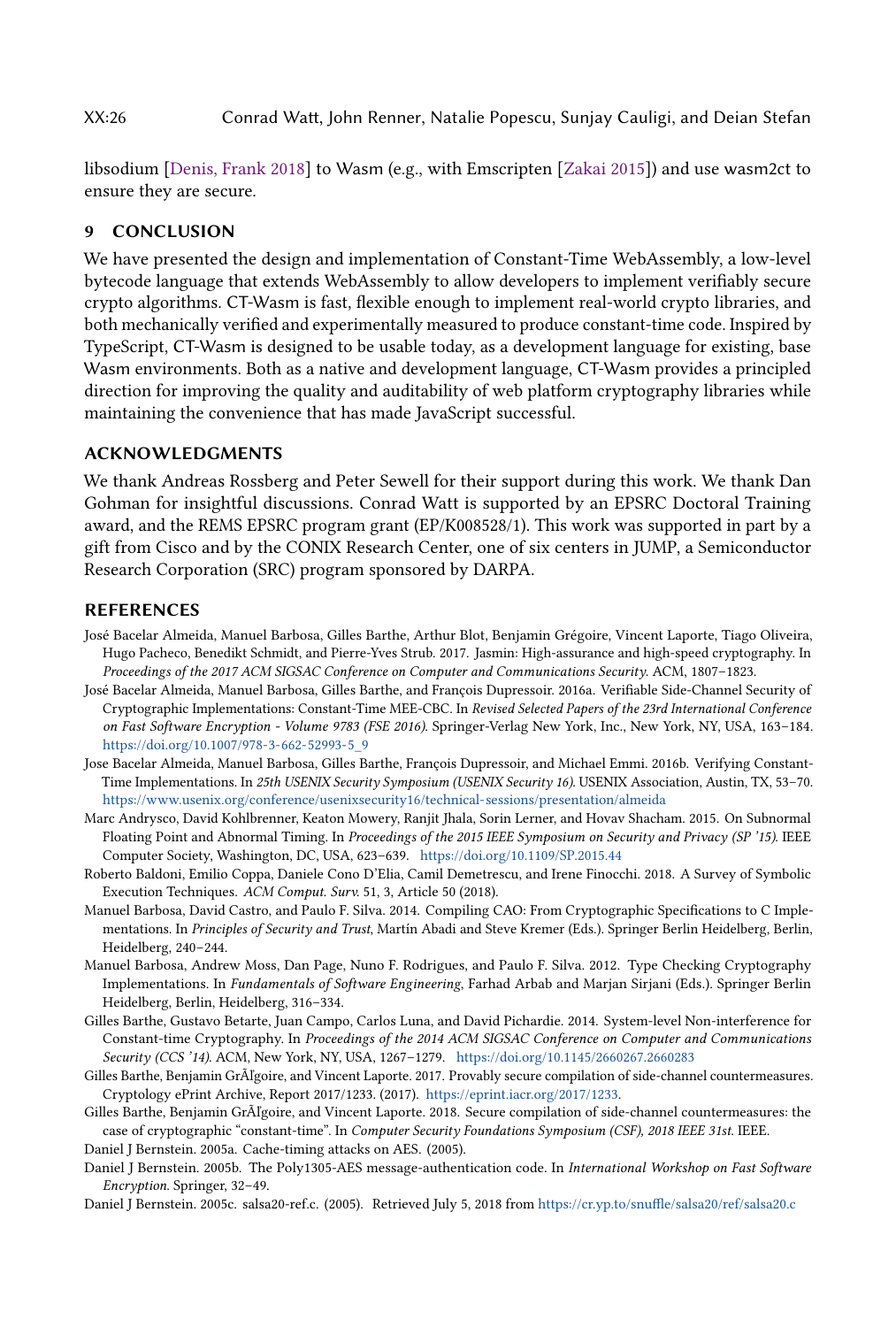- <span id="page-26-6"></span>Daniel J Bernstein. 2006. Curve25519: new Diffie-Hellman speed records. In International Workshop on Public Key Cryptography. Springer, 207–228.
- <span id="page-26-23"></span><span id="page-26-7"></span>Daniel J Bernstein. 2007. Writing high-speed software. (2007). Retrieved June 11, 2018 from <http://cr.yp.to/qhasm.html> Daniel J Bernstein. 2008. The Salsa20 family of stream ciphers. In New stream cipher designs. Springer, 84–97.
- <span id="page-26-20"></span>Daniel J Bernstein, Tanja Lange, and Peter Schwabe. 2016. NaCl: Networking and cryptography library. (2016). Retrieved June 23, 2018 from <https://nacl.cr.yp.to>
- <span id="page-26-4"></span>Daniel J Bernstein, Bernard Van Gastel, Wesley Janssen, Tanja Lange, Peter Schwabe, and Sjaak Smetsers. 2014. TweetNaCl: A crypto library in 100 tweets. In International Conference on Cryptology and Information Security in Latin America. Springer, 64–83.
- <span id="page-26-14"></span>Benjamin Beurdouche. 2017. Verified cryptography for Firefox 57. (2017). [https://blog.mozilla.org/security/2017/09/13/](https://blog.mozilla.org/security/2017/09/13/verified-cryptography-firefox-57/) [verified-cryptography-firefox-57/](https://blog.mozilla.org/security/2017/09/13/verified-cryptography-firefox-57/)
- <span id="page-26-17"></span>Karthikeyan Bhargavan, Antoine Delignat-Lavaud, and Sergio Maffeis. 2014. Defensive JavaScript. In Foundations of Security Analysis and Design VII. Springer, 88–123.
- <span id="page-26-9"></span>Sandrine Blazy, David Pichardie, and Alix Trieu. 2017. Verifying Constant-Time Implementations by Abstract Interpretation. In Computer Security – ESORICS 2017, Simon N. Foley, Dieter Gollmann, and Einar Snekkenes (Eds.). Springer International Publishing, Cham, 260–277.
- <span id="page-26-10"></span>Barry Bond, Chris Hawblitzel, Manos Kapritsos, K. Rustan M. Leino, Jacob R. Lorch, Bryan Parno, Ashay Rane, Srinath Setty, and Laure Thompson. 2017. Vale: Verifying High-Performance Cryptographic Assembly Code. In 26th USENIX Security Symposium (USENIX Security 17). USENIX Association, Vancouver, BC, 917–934. [https://www.usenix.org/conference/](https://www.usenix.org/conference/usenixsecurity17/technical-sessions/presentation/bond) [usenixsecurity17/technical-sessions/presentation/bond](https://www.usenix.org/conference/usenixsecurity17/technical-sessions/presentation/bond)
- <span id="page-26-13"></span>Michele Boreale. 2009. Quantifying Information Leakage in Process Calculi. Inf. Comput. 207, 6 (June 2009), 699–725. <https://doi.org/10.1016/j.ic.2008.12.007>
- <span id="page-26-5"></span>David Brumley and Dan Boneh. 2005. Remote timing attacks are practical. Computer Networks 48, 5 (2005), 701-716.

<span id="page-26-25"></span>Mykola Bubelich. 2017. JS-Salsa20. (2017). Retrieved July 5, 2018 from <https://www.npmjs.com/package/js-salsa20>

- <span id="page-26-11"></span>Sunjay Cauligi, Gary Soeller, Fraser Brown, Brian Johannesmeyer, Yunlu Huang, Ranjit Jhala, and Deian Stefan. 2017. FaCT: A Flexible, Constant-Time Programming Language. In IEEE Cybersecurity Development, SecDev 2017, Cambridge, MA, USA, September 24-26, 2017. 69–76.
- <span id="page-26-1"></span>Dmitry Chestnykh. 2016. TweetNaCl.js. (2016). Retrieved June 23, 2018 from <https://www.npmjs.com/package/tweetnacl>
- <span id="page-26-22"></span>Cliff Click and Michael Paleczny. 1995. A Simple Graph-based Intermediate Representation. In Papers from the 1995 ACM SIGPLAN Workshop on Intermediate Representations (IR '95). ACM, New York, NY, USA, 35–49. [https://doi.org/10.1145/](https://doi.org/10.1145/202529.202534) [202529.202534](https://doi.org/10.1145/202529.202534)
- <span id="page-26-24"></span><span id="page-26-2"></span>Brad Conte. 2012. crypto-algorithms. (2012). Retrieved July 5, 2018 from <https://github.com/B-Con/crypto-algorithms> Daniel Cousens. 2014. pbkdf2. (2014). Retrieved June 23, 2018 from <https://www.npmjs.com/package/pbkdf2>
- <span id="page-26-8"></span>Cryptography Coding Standard. 2016. Coding rules. (2016). Retrieved June 11, 2018 from [https://cryptocoding.net/index.](https://cryptocoding.net/index.php/Coding_rules) [php/Coding\\_rules](https://cryptocoding.net/index.php/Coding_rules)
- <span id="page-26-28"></span><span id="page-26-0"></span>Jerry Cuomo. 2013. Mobile app development, JavaScript everywhere and "the three amigos". (Oct. 2013). White paper, IBM. Denis, Frank. 2018. libsodium. (2018). Retrieved July 12, 2018 from <https://github.com/jedisct1/libsodium>
- <span id="page-26-15"></span>ECMA International. 2018. ECMAScript 2018 Language Specification. (June 2018). [https://www.ecma-international.org/](https://www.ecma-international.org/publications/files/ECMA-ST/Ecma-262.pdf) [publications/files/ECMA-ST/Ecma-262.pdf](https://www.ecma-international.org/publications/files/ECMA-ST/Ecma-262.pdf)
- <span id="page-26-12"></span>Andres Erbsen, Jade Philipoom, Jason Gross, Robert Sloan, and Adam Chlipala. 2019. Simple High-Level Code For Cryptographic Arithmetic - With Proofs, Without Compromises. In Proceedings of the IEEE Symposium on Security & Privacy. <http://adam.chlipala.net/papers/FiatCryptoSP19/>
- <span id="page-26-27"></span><span id="page-26-21"></span>Richard Forster. 1999. Non-Interference Properties for Nondeterministic Processes. Ph.D. Dissertation. University of Cambridge. Galois. 2016. Cryptol:The Language of Cryptography. [https://cryptol.net/files/ProgrammingCryptol.pdf.](https://cryptol.net/files/ProgrammingCryptol.pdf) (2016).
- <span id="page-26-19"></span>Matthew Green. 2012. The anatomy of a bad idea. (2012). Retrieved June 23, 2018 from [https://blog.cryptographyengineering.](https://blog.cryptographyengineering.com/2012/12/28/the-anatomy-of-bad-idea/) [com/2012/12/28/the-anatomy-of-bad-idea/](https://blog.cryptographyengineering.com/2012/12/28/the-anatomy-of-bad-idea/)
- <span id="page-26-3"></span>Andreas Haas, Andreas Rossberg, Derek L. Schuff, Ben L. Titzer, Michael Holman, Dan Gohman, Luke Wagner, Alon Zakai, and JF Bastien. 2017. Bringing the Web Up to Speed with WebAssembly. In Proceedings of the 38th ACM SIGPLAN Conference on Programming Language Design and Implementation (PLDI 2017). ACM, New York, NY, USA, 185–200. <https://doi.org/10.1145/3062341.3062363>
- <span id="page-26-18"></span>Harry Halpin. 2014. The W3C Web Cryptography API: Design and Issues. In Proceedings of the 5th International Workshop on Web APIs and RESTful design (WS-REST).
- <span id="page-26-16"></span>David Herman, Luke Wagner, and Alon Zakai. 2014. asm.js. (August 2014). Retrieved October 7, 2017 from [http:](http://asmjs.org/spec/latest) [//asmjs.org/spec/latest](http://asmjs.org/spec/latest)
- <span id="page-26-26"></span>Julio C Hernandez and Pedro Isasi. 2004. Finding efficient distinguishers for cryptographic mappings, with an application to the block cipher TEA. Computational Intelligence 20, 3 (2004), 517–525.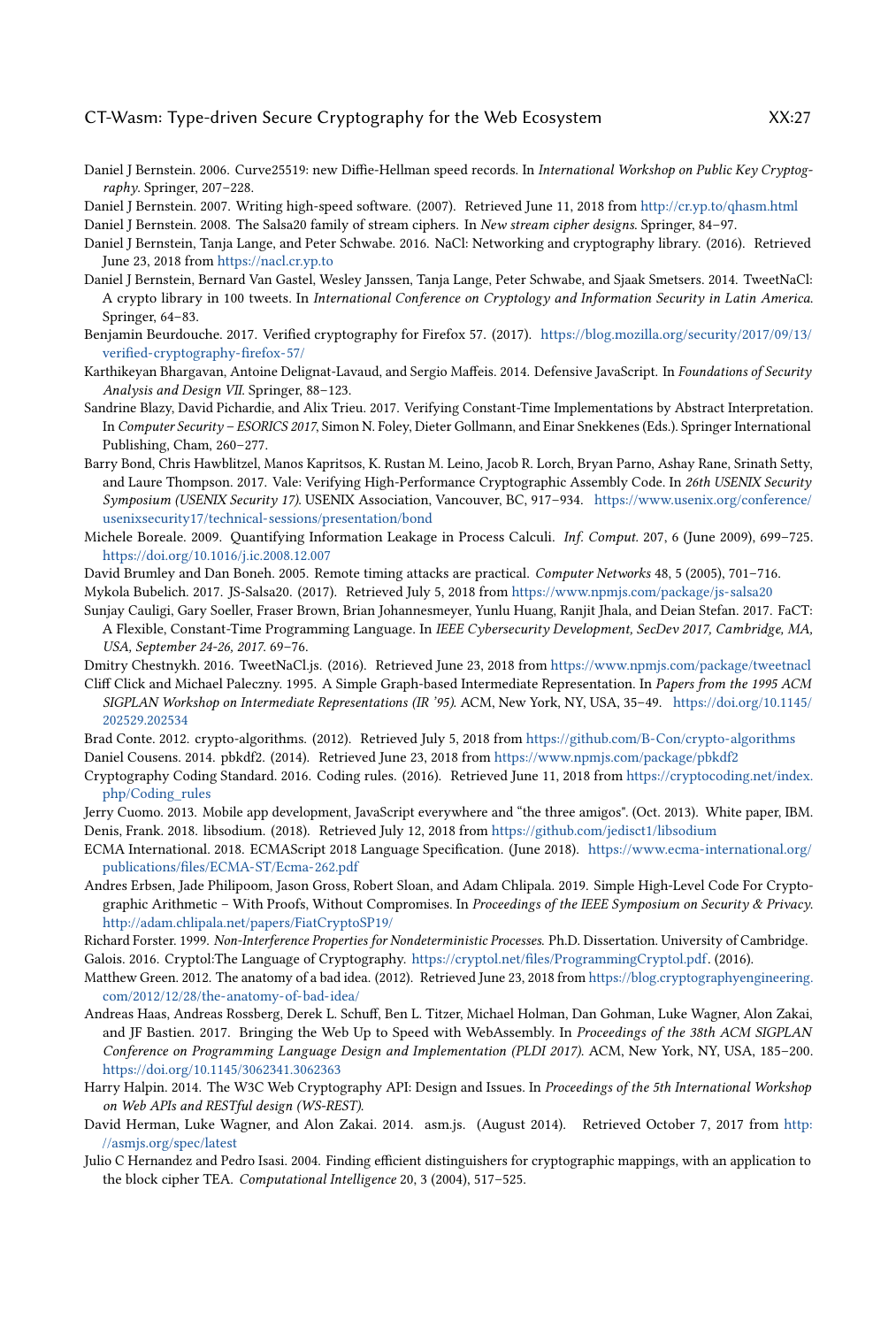- <span id="page-27-18"></span>Peter V. Homeier. 2001. Quotient Types. In TPHOLs 2001: Supplemental Proceedings. University of Edinburgh, 191–206. <http://www.inf.ed.ac.uk/publications/online/0046/b191.pdf>
- <span id="page-27-24"></span>Seokhie Hong, Deukjo Hong, Youngdai Ko, Donghoon Chang, Wonil Lee, and Sangjin Lee. 2003. Differential Cryptanalysis of TEA and XTEA. In International Conference on Information Security and Cryptology. Springer, 402–417.
- <span id="page-27-19"></span>Brian Huffman and Ondřej Kunăar. 2013. Lifting and Transfer: A Modular Design for Quotients in Isabelle/HOL. In Proceedings of the Third International Conference on Certified Programs and Proofs - Volume 8307. Springer-Verlag, Berlin, Heidelberg, 131–146. [https://doi.org/10.1007/978-3-319-03545-1\\_9](https://doi.org/10.1007/978-3-319-03545-1_9)
- <span id="page-27-2"></span>Fedor Indutny. 2014. Elliptic. (2014). Retrieved June 23, 2018 from <https://www.npmjs.com/package/elliptic>
- <span id="page-27-15"></span>Intel. 2016. Intel® 64 and IA-32 Architectures Software Developer's Manual. Volume 2: Instruction Set Reference, A-Z (2016).
- <span id="page-27-25"></span><span id="page-27-23"></span>Paul Johnston and Contributors. 2017. sha.js. (2017). Retrieved July 5, 2018 from <https://www.npmjs.com/package/sha.js> John Kelsey, Bruce Schneier, and David Wagner. 1997. Related-key cryptanalysis of 3-way, biham-des, cast, des-x, newdes,
- rc2, and tea. In International Conference on Information and Communications Security. Springer, 233–246.
- <span id="page-27-7"></span>Nadim Kobeissi, Karthikeyan Bhargavan, and Bruno Blanchet. 2017. Automated verification for secure messaging protocols and their implementations: A symbolic and computational approach. In Security and Privacy (EuroS&P), 2017 IEEE European Symposium on. IEEE, 435–450.
- <span id="page-27-4"></span>Paul Kocher. 1996. Timing attacks on implementations of Diffie-Hellman, RSA, DSS, and other systems. In Advances in Cryptology. Springer, 104–113.
- <span id="page-27-14"></span>David Kohlbrenner and Hovav Shacham. 2017. On the effectiveness of mitigations against floating-point timing channels. In USENIX Security.
- <span id="page-27-28"></span>K Rustan M Leino. 2010. Dafny: An automatic program verifier for functional correctness. In International Conference on Logic for Programming Artificial Intelligence and Reasoning. Springer, 348–370.
- <span id="page-27-16"></span>Heiko Mantel. 2000. Possibilistic Definitions of Security - An Assembly Kit. In Proceedings of the 13th IEEE Workshop on Computer Security Foundations (CSFW '00). IEEE Computer Society, Washington, DC, USA, 185–. [http://dl.acm.org/](http://dl.acm.org/citation.cfm?id=794200.795152) [citation.cfm?id=794200.795152](http://dl.acm.org/citation.cfm?id=794200.795152)
- <span id="page-27-20"></span>Microsoft. 2018a. Type Compatibility - TypeScript. (2018). Retrieved June 11, 2018 from [https://www.typescriptlang.org/](https://www.typescriptlang.org/docs/handbook/type-compatibility.html) [docs/handbook/type-compatibility.html](https://www.typescriptlang.org/docs/handbook/type-compatibility.html)
- <span id="page-27-3"></span>Microsoft. 2018b. TypeScript. (2018). Retrieved June 11, 2018 from <https://www.typescriptlang.org/>
- <span id="page-27-11"></span>Andrew C Myers. 1999. JFlow: Practical mostly-static information flow control. In Proceedings of the 26th ACM SIGPLAN-SIGACT symposium on Principles of programming languages. ACM, 228–241.
- <span id="page-27-12"></span>Andrew C Myers, Lantian Zheng, Steve Zdancewic, Stephen Chong, and Nathaniel Nystrom. 2001. Jif: Java information flow. Software release. Located at http://www. cs. cornell. edu/jif 2005 (2001).
- <span id="page-27-10"></span>Amos Ndegwa. 2016. What is Page Load Time? (June 2016). Retrieved June 11, 2018 from [https://www.maxcdn.com/one/](https://www.maxcdn.com/one/visual-glossary/page-load-time/) [visual-glossary/page-load-time/](https://www.maxcdn.com/one/visual-glossary/page-load-time/)
- <span id="page-27-21"></span>Nebulet. 2018. Lachlan Sneff. (2018). Retrieved July 4, 2018 from <https://github.com/nebulet/nebulet>
- <span id="page-27-22"></span>NIST. 2002. Secure Hash Standard. FIPS PUB 180-2 (Aug. 2002).
- <span id="page-27-9"></span>Node.js Foundation. 2018. Node.js. (2018). Retrieved June 11, 2018 from <https://nodejs.org/docs/latest-v10.x/api/crypto.html>
- <span id="page-27-8"></span>Open Whisper Systems. 2016. Signal Protocol library for JavaScript. (2016). Retrieved June 23, 2018 from [https://github.](https://github.com/signalapp/libsignal-protocol-javascript) [com/signalapp/libsignal-protocol-javascript](https://github.com/signalapp/libsignal-protocol-javascript)
- <span id="page-27-0"></span>Yossef Oren, Vasileios P. Kemerlis, Simha Sethumadhavan, and Angelos D. Keromytis. 2015. The Spy in the Sandbox: Practical Cache Attacks in JavaScript and Their Implications. In Proceedings of the 22Nd ACM SIGSAC Conference on Computer and Communications Security (CCS '15). ACM, New York, NY, USA, 1406–1418. <https://doi.org/10.1145/2810103.2813708>
- <span id="page-27-5"></span>Dag Arne Osvik, Adi Shamir, and Eran Tromer. 2006. Cache attacks and countermeasures: the case of AES. In Cryptographers' Track at the RSA Conference. Springer, 1–20.
- <span id="page-27-1"></span>D. Page. 2006. A Note On Side-Channels Resulting From Dynamic Compilation. In Cryptology ePrint Archive. [https:](https://eprint.iacr.org/2006/349) [//eprint.iacr.org/2006/349](https://eprint.iacr.org/2006/349)
- <span id="page-27-17"></span>Andrei Popescu, Johannes Hölzl, and Tobias Nipkow. 2012. Proving Concurrent Noninterference. In Proceedings of the Second International Conference on Certified Programs and Proofs (CPP'12). Springer-Verlag, Berlin, Heidelberg, 109–125. [https://doi.org/10.1007/978-3-642-35308-6\\_11](https://doi.org/10.1007/978-3-642-35308-6_11)
- <span id="page-27-6"></span>Thomas Pornin. 2017. Why Constant-Time Crypto? (2017). Retrieved June 11, 2018 from [https://www.bearssl.org/](https://www.bearssl.org/constanttime.html) [constanttime.html](https://www.bearssl.org/constanttime.html)
- <span id="page-27-13"></span>François Pottier and Vincent Simonet. 2003. Information flow inference for ML. ACM Transactions on Programming Languages and Systems (TOPLAS) 25, 1 (2003), 117–158.
- <span id="page-27-29"></span>Project Everest. 2018. HACL\*, a formally verified cryptographic library written in F\*. (2018). Retrieved July 12, 2018 from <https://github.com/project-everest/hacl-star>
- <span id="page-27-27"></span>John Renner, Sunjay Cauligi, and Deian Stefan. 2018. Constant-Time WebAssembly. In PriSC 2018.
- <span id="page-27-26"></span>Oscar Reparaz, Josep Balasch, and Ingrid Verbauwhede. 2017. Dude, is My Code Constant Time?. In Proceedings of the Conference on Design, Automation & Test in Europe (DATE '17). European Design and Automation Association, 3001